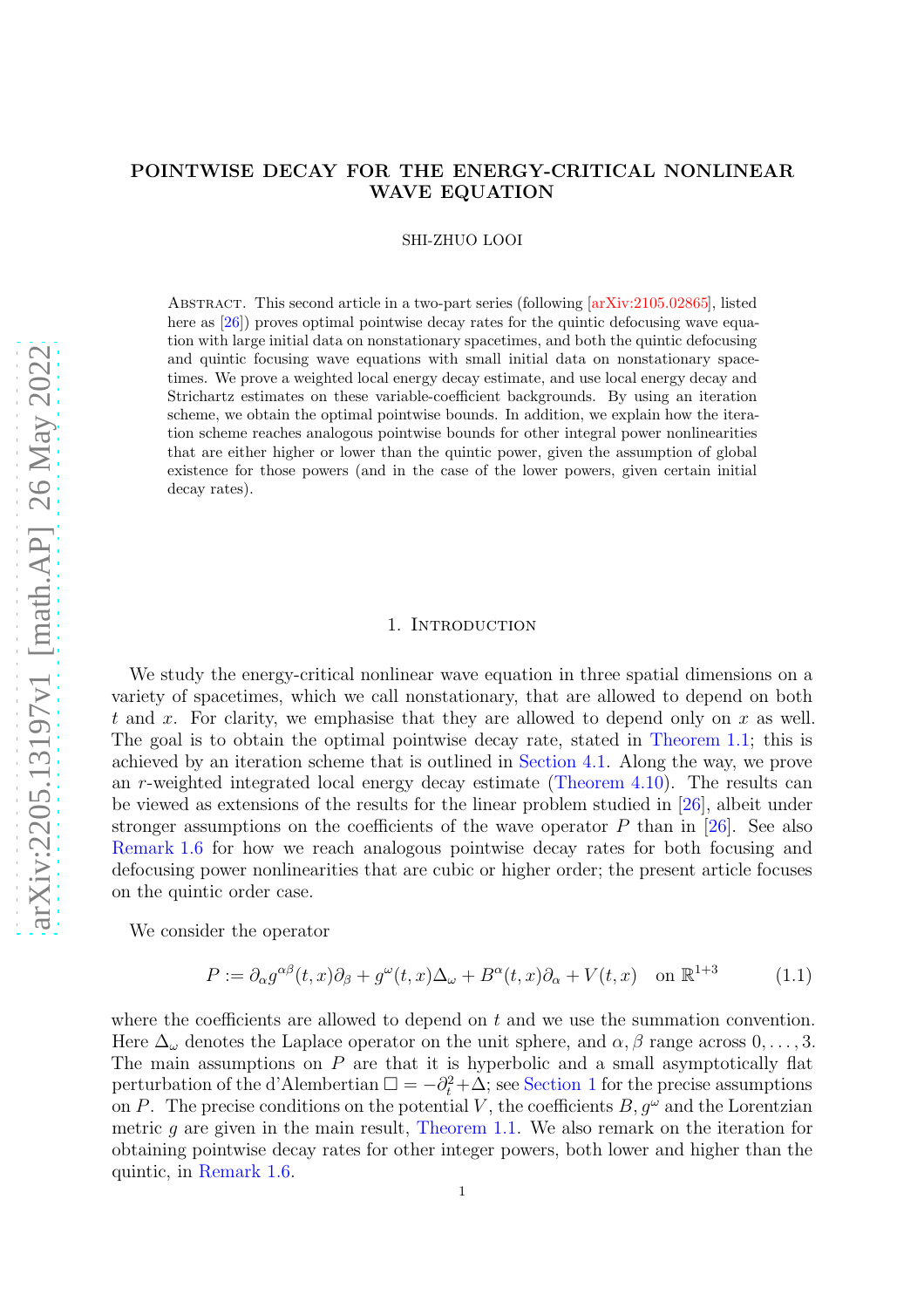We study the nonlinear Cauchy problem

<span id="page-1-0"></span>
$$
\begin{cases}\nP\phi(t,x) = \mu\phi(t,x)^5 & (t,x) \in (0,\infty) \times \mathbb{R}^3 \\
(\phi(0,x), \partial_t\phi(0,x)) = (\phi_0, \phi_1)\n\end{cases}
$$
\n
$$
\mu \in \{-1, 0, 1\};
$$
\n(1.2)

the convention we adopt is that  $\mu = 1$  corresponds to the defocusing sign.

Our main theorem [\(Theorem 1.1\)](#page-2-0) states, informally, that if the coefficients of  $P - \Box$ are small and asymptotically flat, then the solution to  $(1.2)$ , as well as its vector fields, obey the global pointwise decay rates of  $\langle t-r \rangle^{-1-\min(c(P),2)} \langle t+r \rangle^{-1}$ ; here  $c(P)$  is a constant depending on the coefficients in  $(1.1)$ . The rate of decay coincides with the one obtained by [\[16\]](#page-25-1) in the case  $P = \Box$ , but in contrast to [16] we obtain it, on these general backgrounds P, for the solution everywhere in spacetime for initial data in the wider class [\(1.6\),](#page-2-2) rather than merely in forward light cones  $|x| \leq \lambda t, \lambda < 1$  for the Minkowski background and for the narrower class of compactly supported initial data. We believe this pointwise rate of decay to be sharp. An overview of the proof is contained in [Section 1.1,](#page-3-0) where both an outline of the proof and the main novelties of the proof are explained.

History of the problem. The theory of global existence, uniqueness and scattering for the semilinear wave equation on Minkowski spacetime, in three spatial dimensions, for

$$
\Box \phi = \pm \phi^{p+1}, \qquad \phi(0, x) = \phi_0(x), \qquad \partial_t \phi(0, x) = \phi_1(x)
$$

was studied extensively; for instance, in the articles  $[6,16,19,43,47,50]$  $[6,16,19,43,47,50]$  $[6,16,19,43,47,50]$  $[6,16,19,43,47,50]$  $[6,16,19,43,47,50]$  $[6,16,19,43,47,50]$ . For small initial data, there is a unique global solution if  $p > \sqrt{2}$ ; see [\[15,](#page-25-3)[18,](#page-25-4)[56\]](#page-26-3). Work has also been done for the pointwise decay of solutions; see [\[42,](#page-26-4) [50,](#page-26-2) [61\]](#page-26-5). In the case of compactly supported smooth data, decay rates were proved in  $[54]$  (for small data) and in [\[7,](#page-24-1) [16\]](#page-25-1) (for large data).

We now briefly remark on other spacetimes. Much work has been done for solutions to the initial value problem

$$
\Box_g \phi = |g|^{-1/2} \partial_\mu (|g|^{1/2} g^{\mu\nu} \partial_\nu \phi) = 0, \qquad \phi(0, x) = \phi_0(x), \qquad \partial_t \phi(0, x) = \phi_1(x)
$$

for various Lorentzian metrics g. For the Schwarzschild metric, the solution to the wave equation was conjectured to decay at the rate of  $t^{-3}$  on a compact region in [\[44\]](#page-26-7). This rate of decay was shown to hold for the Schwarzschild spacetime, the subextremal Kerr spacetime with  $|a| < M$ , and other spacetimes; see [\[3,](#page-24-2) [14,](#page-25-5) [20,](#page-25-6) [37,](#page-25-7) [57\]](#page-26-8). We continue this discussion in [Section 1.2,](#page-5-0) in which we elaborate upon the history and utility of local energy decay estimates, and then conclude with a discussion of pointwise estimates and asymptotic behaviour of solutions on both Minkowski backgrounds and perturbations thereof.

Statement of the main theorem. We state some notation that we use throughout the paper. We write  $X \leq Y$  to denote  $|X| \leq CY$  for an implicit constant C which may vary by line. Similarly,  $X \ll Y$  will denote  $|X| \le cY$  for a sufficiently small constant  $c > 0$ . In  $\mathbb{R}^{1+3}$ , we consider

$$
\partial := (\partial_t, \partial_1, \partial_2, \partial_3),
$$
  $\Omega := (x^i \partial_j - x^j \partial_i)_{i,j},$   $S := t\partial_t + \sum_{i=1}^3 x^i \partial_i,$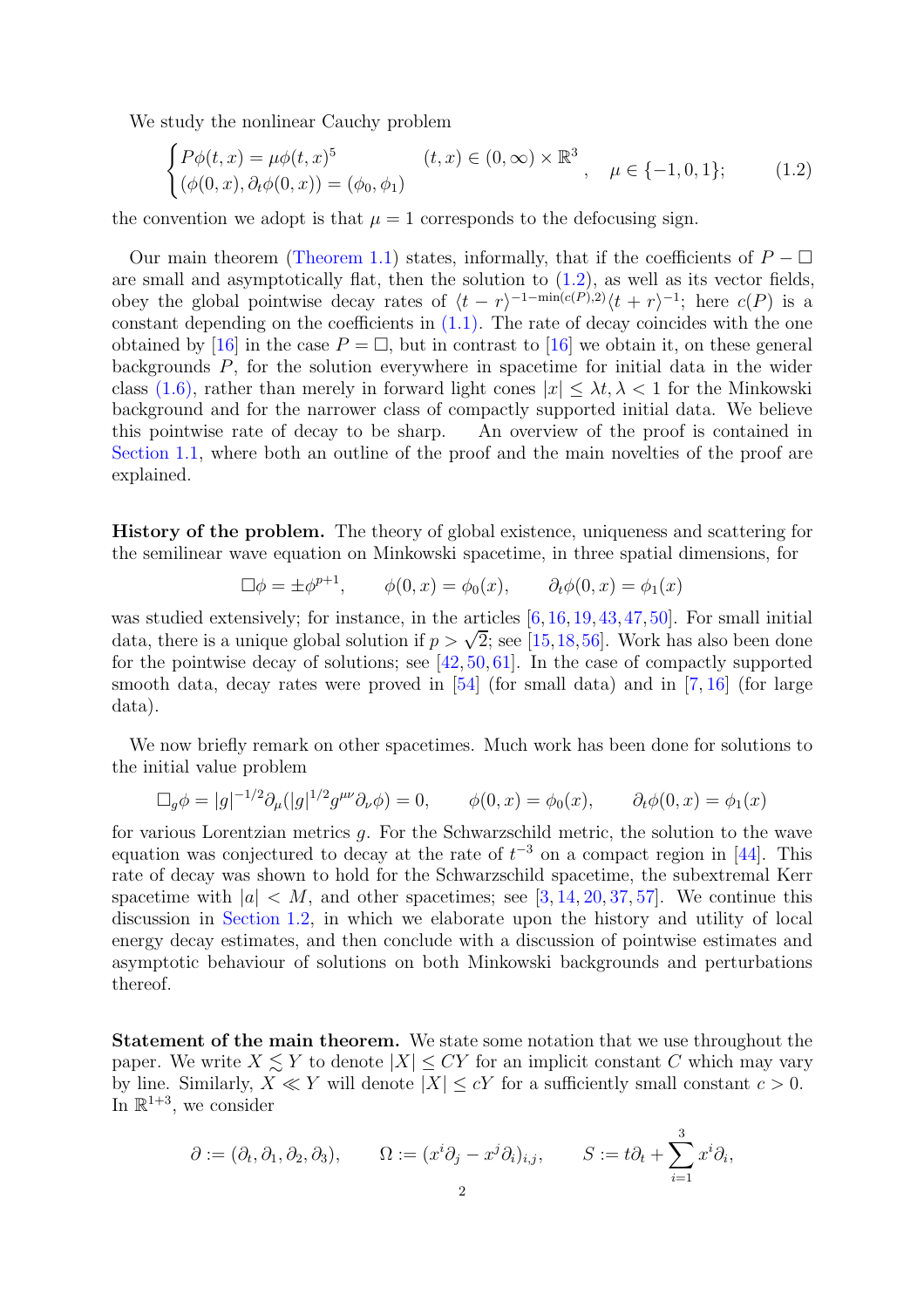which are, respectively, the generators of translations, rotations and scaling. We denote the angular derivatives by  $\partial$ . We set

$$
Z := (\partial, \Omega, S)
$$

and we define the function class

<span id="page-2-6"></span>
$$
S^Z(f)
$$

to be the collection of real-valued functions g such that  $|Z^{J}g(t,x)| \lesssim J |f|$  whenever  $J$  is a multiindex. We will frequently use  $f = \langle r \rangle^{\alpha}$  for some real  $\alpha \leq 0$ , where  $\langle r \rangle := (1+|r|^2)^{1/2}$ . We also define  $S_{\text{radial}}^Z(f) := \{ g \in S^Z(f) : g \text{ is spherically symmetric.} \}$  We denote

$$
\phi_J := Z^J \phi := \partial^i \Omega^j S^k u, \text{ if } J = (i, j, k) \n\phi_{\leq m} := (\phi_J)_{|J| \leq m}, \quad \phi_{=m} := (\phi_J)_{|J| = m}.
$$
\n(1.3)

<span id="page-2-1"></span>Assumptions on P. Let  $h = q-m$ , where m denotes the Minkowski metric. Let  $\sigma \in (0, \infty)$ be real. We make the following assumptions on the coefficients of  $P$ :

$$
h^{\alpha\beta}, B^{\alpha} \in S^{Z}(\langle r \rangle^{-1-\sigma})
$$
  
\n
$$
\partial_t B^{\alpha}, V \in S^{Z}(\langle r \rangle^{-2-\sigma})
$$
  
\n
$$
g^{\omega} \in S^Z_{\text{radial}}(\langle r \rangle^{-2-\sigma})
$$
\n(1.4)

<span id="page-2-4"></span>In addition, suppose that for a sufficiently small  $\epsilon > 0$  we have, for  $A_j := \{2^j \leq |x| \leq j \leq k\}$  $2^{j+1}$  and an arbitrary interval  $I \subset \mathbb{R}_+$ ,

$$
\sum_{j\geq 0} \sup_{I \times A_j} \langle x \rangle^2 |\partial^2 h^{\alpha \beta}| + \langle x \rangle |\partial h^{\alpha \beta}| + |h^{\alpha \beta}| \leq \epsilon
$$
\n
$$
\sum_{j\geq 0} \sup_{I \times A_j} \langle x \rangle^2 |\partial B^{\alpha}| + \langle x \rangle |B^{\alpha}| \leq \epsilon
$$
\n
$$
\sum_{j\geq 0} \sup_{I \times A_j} \langle x \rangle^2 |V| \leq \epsilon, \quad \sup_{I \times \mathbb{R}^3} |x|^2 |V| \leq \epsilon.
$$
\n(1.5)

<span id="page-2-0"></span>We use the assumptions  $(1.5)$  in order to apply Strichartz estimates on such variablecoefficient backgrounds.

Theorem 1.1 (Main theorem). Let

<span id="page-2-3"></span>
$$
\kappa := \min(\sigma, 2)
$$

and let  $\phi$  solve [\(1.2\)](#page-1-0) with the assumptions [\(1.4\)](#page-2-4) and [\(1.5\)](#page-2-3). Fix  $m \in \mathbb{N}$ . We assume that for a fixed  $N \gg m$ ,

<span id="page-2-2"></span>
$$
\phi_0 \in L^2(\mathbb{R}^3), \ \|\langle r \rangle^{1/2 + \kappa} \partial \phi_{\leq N}(0) \|_{L^2(\mathbb{R}^3)} < \infty. \tag{1.6}
$$

(1) Suppose in addition that

$$
\|\phi_0\|_{H^{N+1}(\mathbb{R}^3)} + \|\phi_1\|_{H^N(\mathbb{R}^3)} \ll 1.
$$

Then for any  $\mu \in \{-1, 0, 1\}$ , we have for all times  $t > 0$ 

<span id="page-2-5"></span>
$$
\sum_{|J|=0}^{m} |\phi_J(t,x)| \lesssim \frac{1}{\langle t+|x|\rangle \langle t-|x|\rangle^{1+\kappa}},\tag{1.7}
$$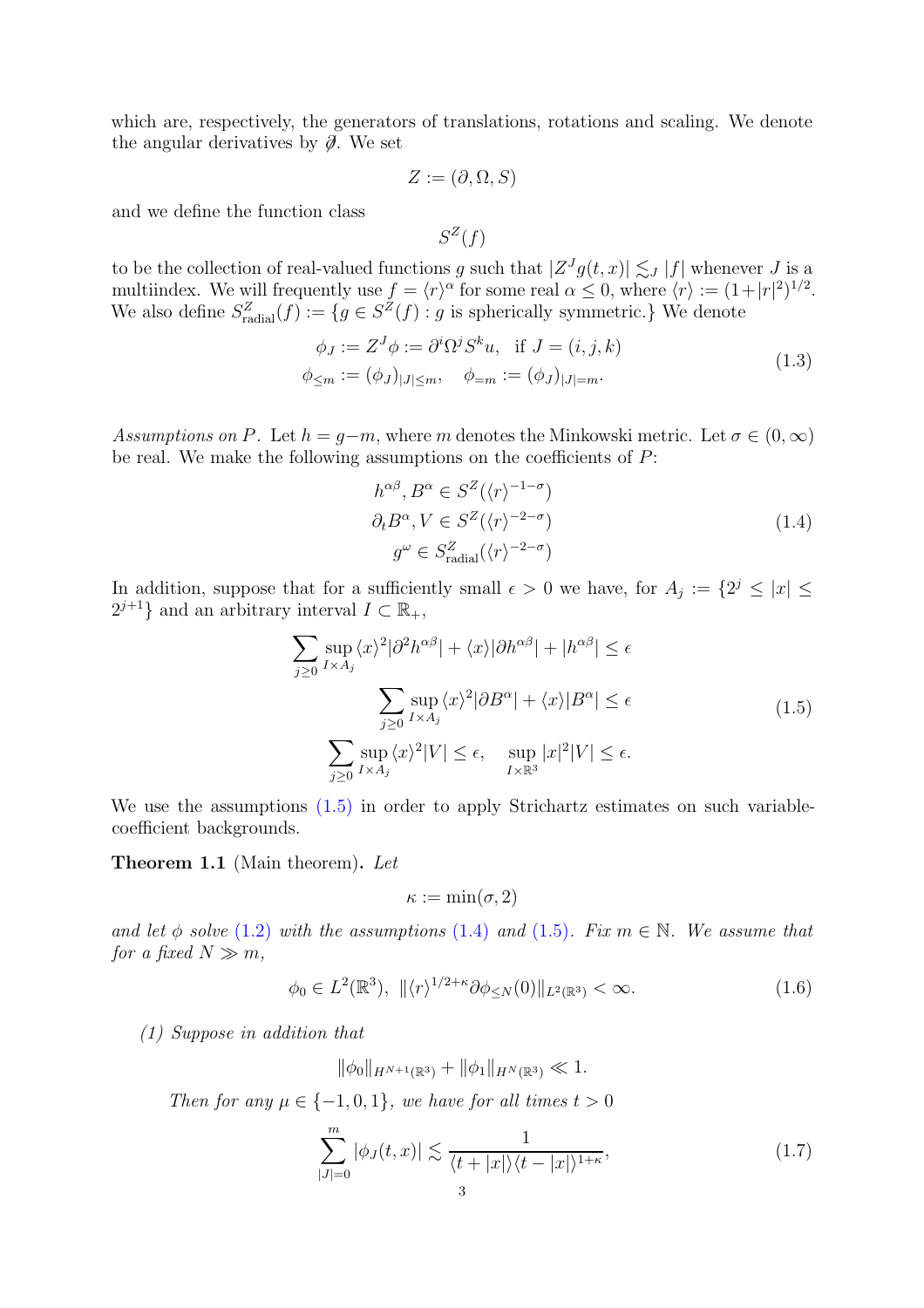<span id="page-3-3"></span>(2) If  $\mu \in \{0, 1\}$ , we have for all times  $t > 0$ 

<span id="page-3-2"></span>
$$
\sum_{|J|=0}^{m} |\phi_J(t,x)| \lesssim \frac{1}{\langle t+|x|\rangle \langle t-|x|\rangle^{1+\kappa}}.\tag{1.8}
$$

where the implicit constant is allowed to depend on  $\|\phi\|_{L^{5}(\mathbb{R}_{+};L^{10}(\mathbb{R}^3))}$ .

Remark 1.2 (Commentary on the main theorem). Thus, the main theorem states that for  $\sigma$  close to 0, the solution decays at the rate  $|\phi| \lesssim \langle t + r \rangle^{-1} \langle t - r \rangle^{-(1+\sigma)}$ . For large  $\sigma$ , the solution decays at the rate  $\langle t + r \rangle^{-1} \langle t - r \rangle^{-2}$ . Moreover, we have these rates for vector fields of  $\phi$ . The parameter  $\sigma$  can be of any size (in particular, arbitrarily small positive) and appears in, for instance, the assumptions for proving the r-weighted local energy decay estimate of [Theorem 4.10.](#page-15-0)

*Remark* 1.3 (The linear problem:  $\mu = 0$  in [\(1.2\)\)](#page-1-0). When  $\mu = 0$ , [Theorem 1.1](#page-2-0) states that the solution to

$$
P\phi = 0
$$
,  $\phi(0, x) = \phi_0(x)$ ,  $\partial_t \phi(0, x) = \phi_1(x)$ 

obeys the bound

<span id="page-3-1"></span>
$$
\phi_{\leq m} \lesssim \langle v \rangle^{-1} \langle u \rangle^{-1-\sigma}, \quad v := t+r, u := t-r; \tag{1.9}
$$

this result is part of the main theorem in the article [\[26\]](#page-25-0). In [\[26\]](#page-25-0), all coefficients were allowed to be large perturbations of the Minkowski metric (thus  $\epsilon \in (0,\infty)$  in that setting), and the assumptions  $(1.5)$  were not needed;  $(1.5)$  were brought in to apply Strichartz estimates for the variable-coefficient backgrounds encoded in P, and are unneeded for  $\mu = 0$  due to the absence of the nonlinearity. For instance, in [\[26\]](#page-25-0) no assumptions were made on the second derivatives of  $h^{\alpha\beta}$  in order to obtain the final pointwise bound stated in [Theorem 1.1.](#page-2-0)

In addition, for  $\mu = 0$ , the main theorem in [\[26\]](#page-25-0) shows that the final decay rate [\(1.9\)](#page-3-1) still holds as long as a weak local energy decay estimate is assumed to hold. As its name implies, assuming such an estimate is a more general assumption than assuming a local energy decay estimate holds. Weak local energy decay estimates are satisfied in a large variety of situations.

Remark 1.4 (Differing increments). The argument shown in this paper straightforwardly yields a proof of a more general version of [Theorem 1.1](#page-2-0) when the decay increments  $\sigma$ differ for the coefficients. (In  $(1.4)$ , the increments are all assumed to be equal to  $\sigma$ .) See also the main theorem in the companion article [\[26\]](#page-25-0).

Remark 1.5 (Black hole spacetimes). All the arguments in this paper can be adapted to the exterior of a ball and hence the proofs in this paper can be applied in the case of black hole spacetimes.

<span id="page-3-0"></span>1.1. Outline of the paper and strategy of the proof. Here we overview the proof of [Theorem 1.1,](#page-2-0) first by presenting an outline of the paper and then stating the main novelties of the proof.

- In [Section 2](#page-8-0) we define notation that is used throughout the article.
- In [Section 3](#page-9-0) we connect pointwise bounds to  $L^2$  estimates and norms, thereby connecting local energy decay (see [Section 1.2\)](#page-5-0) to pointwise bounds. We show how the derivative of  $\phi$  decays at a certain better rate than  $\phi$  and its vector fields; this improvement depends on the distance from the light cone  $\{r = t\}$  at which one is evaluating the pointwise value of the solution.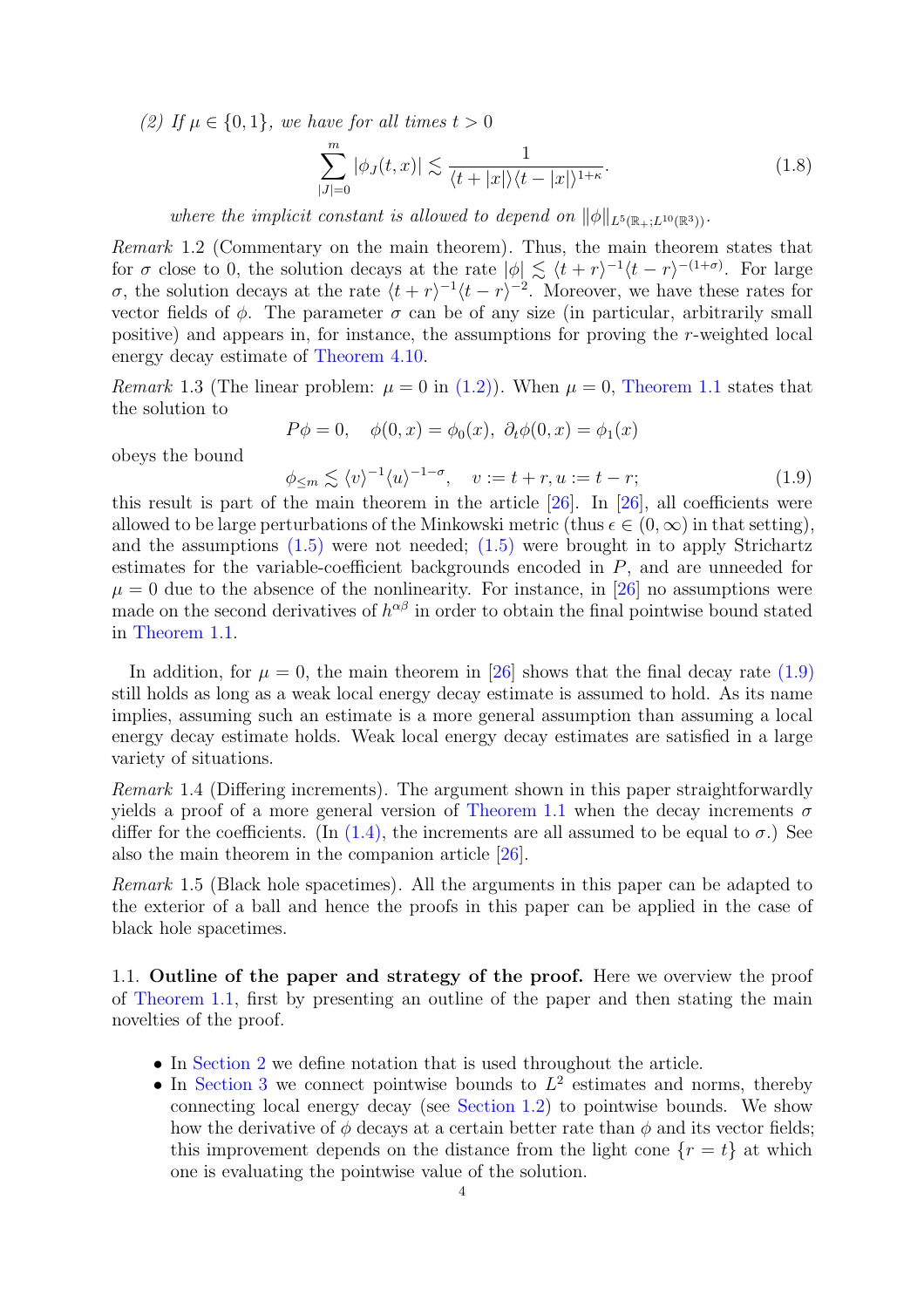- In [Section 4](#page-11-1) we rewrite the equation in a way amenable to our pointwise decay iteration scheme. We state and prove lemmas that are used in the scheme to improve the pointwise decay rates of the solution. Finally, we prove an r-weighted local energy decay estimate in [Theorem 4.10.](#page-15-0) To do so, we use Strichartz estimates on such variable-coefficient backgrounds that satisfy the assumptions in [Section 1](#page-2-1) (more precisely, only  $(1.5)$  is assumed<sup>[1](#page-4-0)</sup> in order to use Strichartz estimates). This result of [Theorem 4.10](#page-15-0) is then used to improve the decay rate of  $\phi$  (and its vector fields)—see [Proposition 4.12.](#page-19-0)
- In [Section 5](#page-20-0) we prove the final decay rate for  $\phi$  and its vector fields in the region exterior to the light cone  $\{r = t\}$ , that is, in the region  $\{r \geq t\}$ .
- In [Section 6](#page-22-0) we prove the final decay rate for  $\phi$  and its vector fields in the region inside of the light cone, that is,  ${r < t}$ .

In [Remark 6.4](#page-23-0) we explain how the iteration applies to other power nonlinearities, reaching pointwise bounds analogous to the one stated in [Theorem 1.1.](#page-2-0)

Main novelties of the proof. Compared to the linear problem  $P\phi = 0$  (see [\[26\]](#page-25-0)), the present article additionally employs Strichartz estimates and proves an r-weighted local energy decay estimate (see [Theorem 4.10\)](#page-15-0). We show that we are able to use these tools for  $\phi$  and vector fields of  $\phi$ ; see [Corollary 4.7,](#page-14-0) [Proposition 4.8,](#page-14-1) and [Theorem 4.10.](#page-15-0)

In contrast to the linear problem  $P\phi = 0$  or to power nonlinearities that are sextic or higher order, the initial global decay rate  $(3.4)$  (which holds for any function that is finite in the  $LE<sup>1</sup>$  local energy norm) alone is not sufficient for reaching the final decay rates [\(1.7\)](#page-2-5) and [\(1.8\).](#page-3-2) The purpose of proving [Theorem 4.10](#page-15-0) is precisely to obtain a slightly better initial decay rate (for both the solution and its vector fields) than [\(3.4\).](#page-10-0)

We would like to control the local energy norm and the Strichartz norm (i.e.  $L^5L^{10}$ norm) of not only the solution  $\phi$ , but also its vector fields  $\phi_{\leq m}$ . Prior to proving the r-weighted estimate, we must first (see [Proposition 4.8\)](#page-14-1) control the nonlinearity and its vector fields on the right-hand side of the Strichartz estimate. We partition the time interval  $\mathbb{R}_+$  into finitely many sub-intervals  $I_k$  so that the nonlinearity norm is small on each  $I_k$ . This smallness enables us to treat the nonlinearity norm perturbatively (that is, we absorb it to the left-hand side of the Strichartz estimate). However, this perturbative argument comes with the cost of the implicit constant in the Strichartz estimate for  $\phi_{\leq m}$ now being dependent on the Strichartz norm of the solution  $\phi$ ; this explains the appended remark in [Item 2](#page-3-3) (the final bound for the large data problem) in [Theorem 1.1.](#page-2-0)

In proving the r-weighted estimate (Theorem  $4.10$ ), for the small data problem the use of [\(3.4\)](#page-10-0) suffices to control the nonlinearity and finish the proof. This is because the bound [\(3.4\)](#page-10-0) then comes with a small factor, and we can immediately treat the nonlinearity perturbatively by bounding four of the five functions in the nonlinearity using  $(3.4)$ .<sup>[2](#page-4-1)</sup> In contrast, for the large data problem this factor can be large; nonetheless the goal will still be to treat the nonlinearity perturbatively. To achieve this, we make use of an inductive argument that takes advantage of the defocusing nature of the nonlinearity. More precisely, even though the defocusing structure is lost upon application of one or

<span id="page-4-0"></span><sup>&</sup>lt;sup>1</sup>The Strichartz estimate is written as Theorem 2 in the published version of [\[33\]](#page-25-8), or Theorem 6 in the current arXiv version of [\[33\]](#page-25-8).

<span id="page-4-1"></span><sup>&</sup>lt;sup>2</sup>The reader is encouraged to compare this with the analysis in [Remark 1.6](#page-6-0) on the sextic and higher powers and to see why this approach fails for the lower power nonlinearities (cubic and quartic).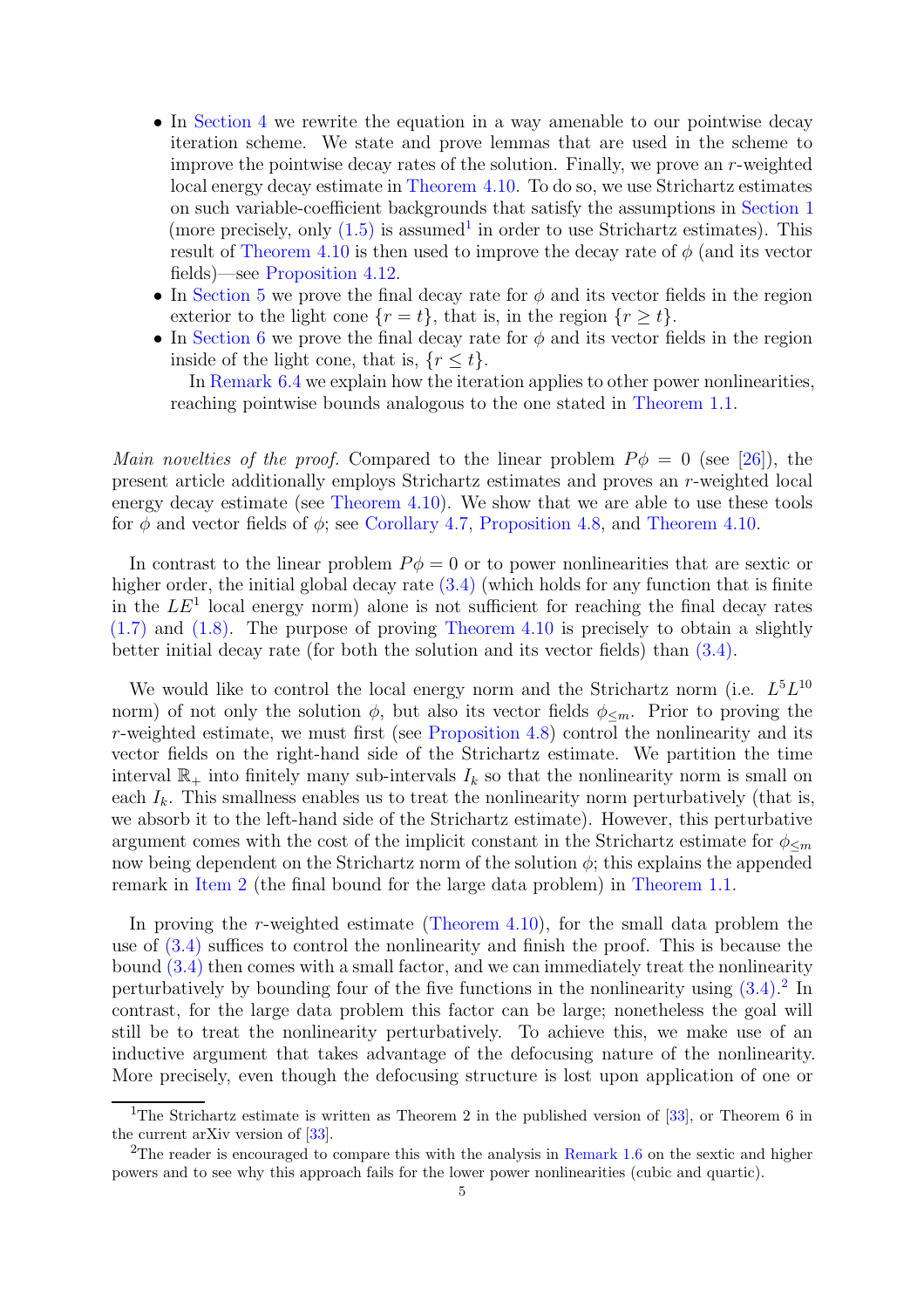more vector fields to the equation, we are able to make use of the zeroth-order r-weighted estimate (wherein *no* vector fields have been applied to  $(1.2)$ ) to prove higher order *r*weighted estimates. Compared to the higher order case, the zeroth-order case controls an additional type of term, namely the nonlinearity term: see  $(4.19)$ . The estimate  $(4.19)$  is then used to prove higher order estimates. The idea is that control of some lower order norms allows one to treat the higher order norm perturbatively.

Once these tools are in hand, we commence the iteration and prove the final decay rate in relatively short order: see [Sections 5](#page-20-0) and [6.](#page-22-0) The iteration scheme used in the present article is not dissimilar to that used in [\[26\]](#page-25-0); this scheme is outlined in [Section 4.1](#page-11-0) and the complete details of the scheme are located in [Sections 5](#page-20-0) and [6.](#page-22-0)

<span id="page-5-0"></span>1.2. Local energy decay (LED) estimates. Before stating what an LED estimate is, we define the LED norms. We consider a partition of  $\mathbb{R}^3$  into the dyadic sets  $A_R = \{R \leq$  $\langle r \rangle \leq 2R$  for  $R > 1$  and  $A_{R=1} = \{r \lesssim 1\}$ . We define

$$
\|\phi\|_{LE} = \sup_{R} \|\langle r \rangle^{-\frac{1}{2}} \phi\|_{L^{2}([0,\infty)\times A_{R})}
$$
  

$$
\|\phi\|_{LE[t_0,t_1]} = \sup_{R} \|\langle r \rangle^{-\frac{1}{2}} \phi\|_{L^{2}([t_0,t_1]\times A_{R})},
$$
\n(1.10)

its  $H^1$  counterpart

$$
\|\phi\|_{LE^1} = \|\partial\phi\|_{LE} + \|\langle r \rangle^{-1}\phi\|_{LE}
$$
  

$$
\|\phi\|_{LE^1[t_0, t_1]} = \|\partial\phi\|_{LE[t_0, t_1]} + \|\langle r \rangle^{-1}\phi\|_{LE[t_0, t_1]},
$$
\n(1.11)

as well as the dual norm

$$
||f||_{LE^*} = \sum_{R \ge 1} ||\langle r \rangle^{\frac{1}{2}} f||_{L^2([0,\infty) \times A_R)}
$$
  

$$
||f||_{LE^*[t_0,t_1]} = \sum_{R \ge 1} ||\langle r \rangle^{\frac{1}{2}} f||_{L^2([t_0,t_1] \times A_R)}.
$$
  
(1.12)

We have the following scale-invariant estimate on Minkowski backgrounds:

$$
\|\partial\phi\|_{L_t^\infty L_x^2} + \|\phi\|_{LE^1} \lesssim \|\partial\phi(0)\|_{L^2} + \|\Box\phi\|_{LE^* + L_t^1 L_x^2}
$$
\n(1.13)

and a similar estimate involving the  $LE^1[t_0, t_1]$  and  $LE^*[t_0, t_1]$  norms. This is called a local energy decay estimate, or integrated local energy decay estimate. Morawetz obtained a local energy decay estimate for the Klein-Gordon equation in [\[31\]](#page-25-9). Some other work on local energy decay estimates and their applications can be found in, for instance, [\[4,](#page-24-3) [21,](#page-25-10) [22,](#page-25-11) [33,](#page-25-8) [35,](#page-25-12) [48\]](#page-26-9). For local energy decay estimates for small and time-dependent long range perturbations of the Minkowski space-time, see for instance [\[4,](#page-24-3)[34,](#page-25-13)[35\]](#page-25-12) for time dependent perturbations, and for example [\[10,](#page-24-4) [11,](#page-25-14) [49\]](#page-26-10) for stationary and nontrapping perturbations. There is a related family of local energy decay estimates for the Schrödinger equation.

Moreover, even for large perturbations of the Minkowski metric, if one assumes the absence of trapping then local energy decay estimates can still hold; see for instance [\[10,](#page-24-4) [36\]](#page-25-15). In addition, even in the presence of sufficiently weak trapping, then estimates similar to these local energy estimates—albeit with a loss of regularity—have been established; see for instance  $[8, 12, 40, 59]$  $[8, 12, 40, 59]$  $[8, 12, 40, 59]$  $[8, 12, 40, 59]$  $[8, 12, 40, 59]$  $[8, 12, 40, 59]$ . However, in the presence of sufficiently strong trapping, local energy estimates fail; see [\[45,](#page-26-13) [46\]](#page-26-14).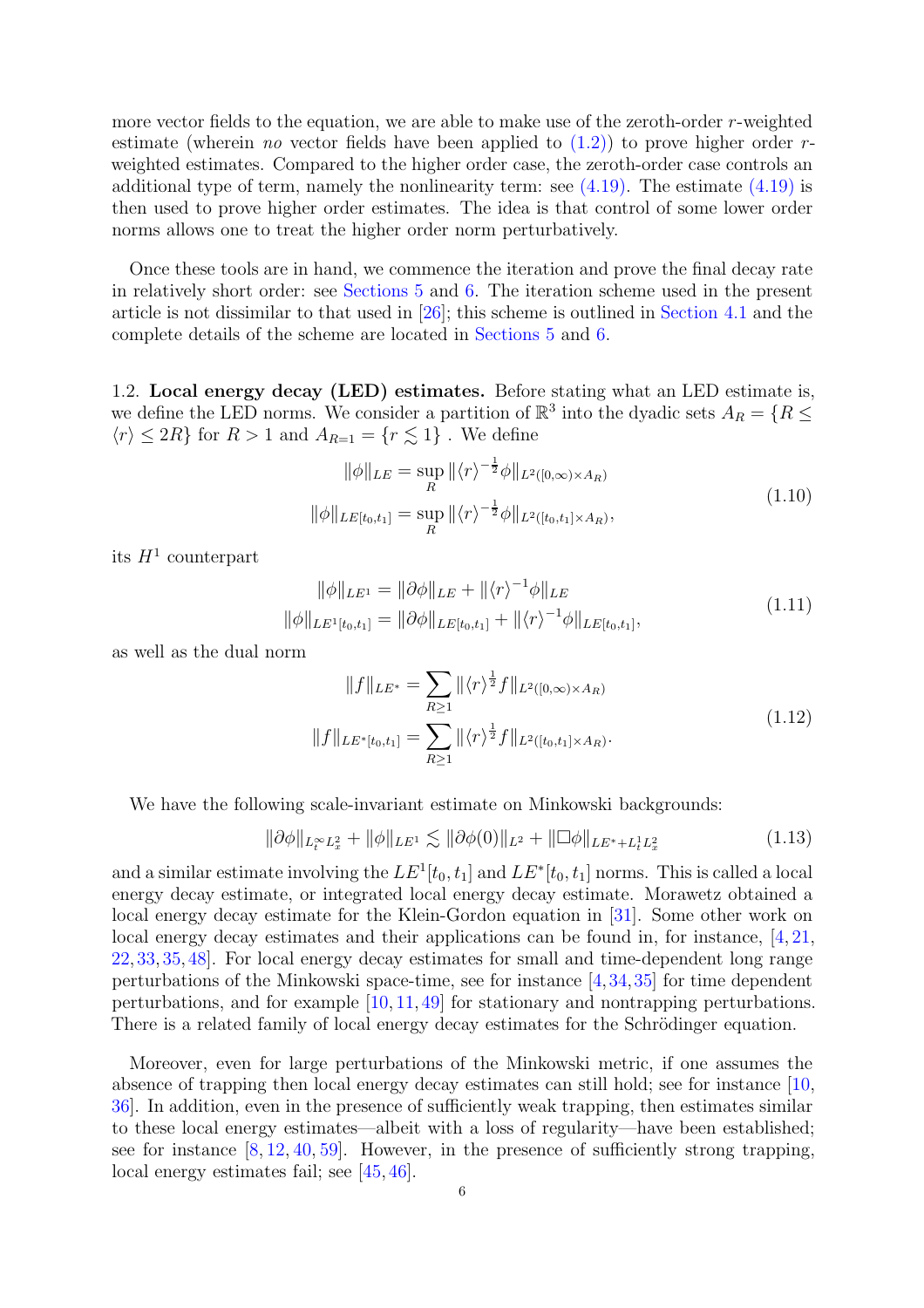We now remark on how local energy decay relates to two types of asymptotic behaviour, namely pointwise decay rates and scattering. Local energy decay in a compact region on an asymptotically flat region implies pointwise decay rates that are related to how rapidly the metric coefficients decay to the Minkowski metric; see, for example, the works  $\left[1, 2, 17, 25, 26, 32, 37, -39, 41, 57\right]$  $\left[1, 2, 17, 25, 26, 32, 37, -39, 41, 57\right]$  $\left[1, 2, 17, 25, 26, 32, 37, -39, 41, 57\right]$  $\left[1, 2, 17, 25, 26, 32, 37, -39, 41, 57\right]$  $\left[1, 2, 17, 25, 26, 32, 37, -39, 41, 57\right]$  $\left[1, 2, 17, 25, 26, 32, 37, -39, 41, 57\right]$  $\left[1, 2, 17, 25, 26, 32, 37, -39, 41, 57\right]$  $\left[1, 2, 17, 25, 26, 32, 37, -39, 41, 57\right]$  $\left[1, 2, 17, 25, 26, 32, 37, -39, 41, 57\right]$  $\left[1, 2, 17, 25, 26, 32, 37, -39, 41, 57\right]$  $\left[1, 2, 17, 25, 26, 32, 37, -39, 41, 57\right]$  $\left[1, 2, 17, 25, 26, 32, 37, -39, 41, 57\right]$  $\left[1, 2, 17, 25, 26, 32, 37, -39, 41, 57\right]$  $\left[1, 2, 17, 25, 26, 32, 37, -39, 41, 57\right]$  $\left[1, 2, 17, 25, 26, 32, 37, -39, 41, 57\right]$ . Local energy decay is also involved in proving scattering (another type of asymptotic behaviour) on variable-coefficient backgrounds. In particular, they imply Strichartz estimates on certain variable-coefficient backgrounds, see [\[33\]](#page-25-8). [\[28\]](#page-25-20) used local energy decay to prove scattering for the version of the defocusing problem considered in this paper but with only perturbations to the metric, but the argument extends easily to the version of the problem that includes the lower-order terms and angular terms defined in [\(1.1\).](#page-0-0)

Pointwise estimates and asymptotic behaviour. We begin with works studying the Minkowski background. In [\[53\]](#page-26-17), pointwise decay estimates were proven for linear wave equations with a source term using the comparison theorem (positivity of the fundamental solution) in  $1+3$  dimensions. In [\[9\]](#page-24-8), numerics were shown for the asymptotic behaviour of small spherically symmetric solutions of nonlinear wave equations with a potential which showed that the dominant tail results from a competition between linear and nonlinear effects.

Still on the Minkowski background, in [\[61\]](#page-26-5), pointwise decay estimates in  $\mathbb{R}^{1+3}$  for various ranges of p in the defocusing nonlinearity  $|\phi|^p \phi$  were shown given data in a weighted energy space; more precisely, the solution is shown to decay as rapidly as the linear case for  $p+1 > (1+\sqrt{17})/2$ . The paper [\[60\]](#page-26-18) investigated similar questions for  $1+d$ dimensions where  $d \geq 3$ . While prior investigations along these lines of questioning used the time decay of  $t \mapsto \int_{\mathbb{R}^{1+d}} |\phi(t,x)|^{p+2} dx$  for  $1 < p+1 < 5$  to study pointwise decay estimates and scattering, [\[61\]](#page-26-5) uses the method introduced in [\[13\]](#page-25-21) to obtain pointwise decay estimates, via a weighted spacetime energy estimate for  $2 < p + 1 < 5$ .

We now comment on various works that study other backgrounds, or general backgrounds that include the Minkowski spacetime as a special case. The work [\[58\]](#page-26-19) considers power type nonlinearities with small initial data on Kerr backgrounds. The work [\[29\]](#page-25-22) considers the null condition on nonstationary spacetimes similar to those in the present article; it proves global existence and sharp pointwise decay, assuming a local energy decay estimate holds. On these nonstationary spacetimes, the work [\[27\]](#page-25-23) proves global existence for wave equations with the null condition  $P\phi = Q(\partial \phi, \partial \phi)$  assuming a weak LED estimate and for wave equations with cubic and higher order nonlinearities  $P\phi = \mathcal{N}_{\geq \text{cubic}}(\partial^2 \phi, \partial \phi, \phi)$ , given small initial data. Under the assumption of global existence (which holds when, for instance, the initial data is small) this work also proves pointwise decay rates for these families of wave equations and for a family  $\mathcal F$  of quasilinear wave equations. This family  $\mathcal F$  contains, as a special case, the quasilinear wave equations close to Schwarzschild and Kerr spacetimes whose global existence was proved in [\[24\]](#page-25-24) and [\[25\]](#page-25-18) respectively. The upcoming work [\[30\]](#page-25-25) obtains sharp pointwise asymptotics, given certain assumptions, for a variety of nonlinearities.

<span id="page-6-0"></span>Remark 1.6 (High and low power nonlinearities). In this remark we explain how the methods of the present article automatically give either partial or complete (if certain known results are assumed) proofs of pointwise decay rates [\(1.14\)](#page-7-0) for various other power nonlinearities. Beyond the present remark, we provide more specifics about this in [Remark 6.4,](#page-23-0) after the iteration has been presented.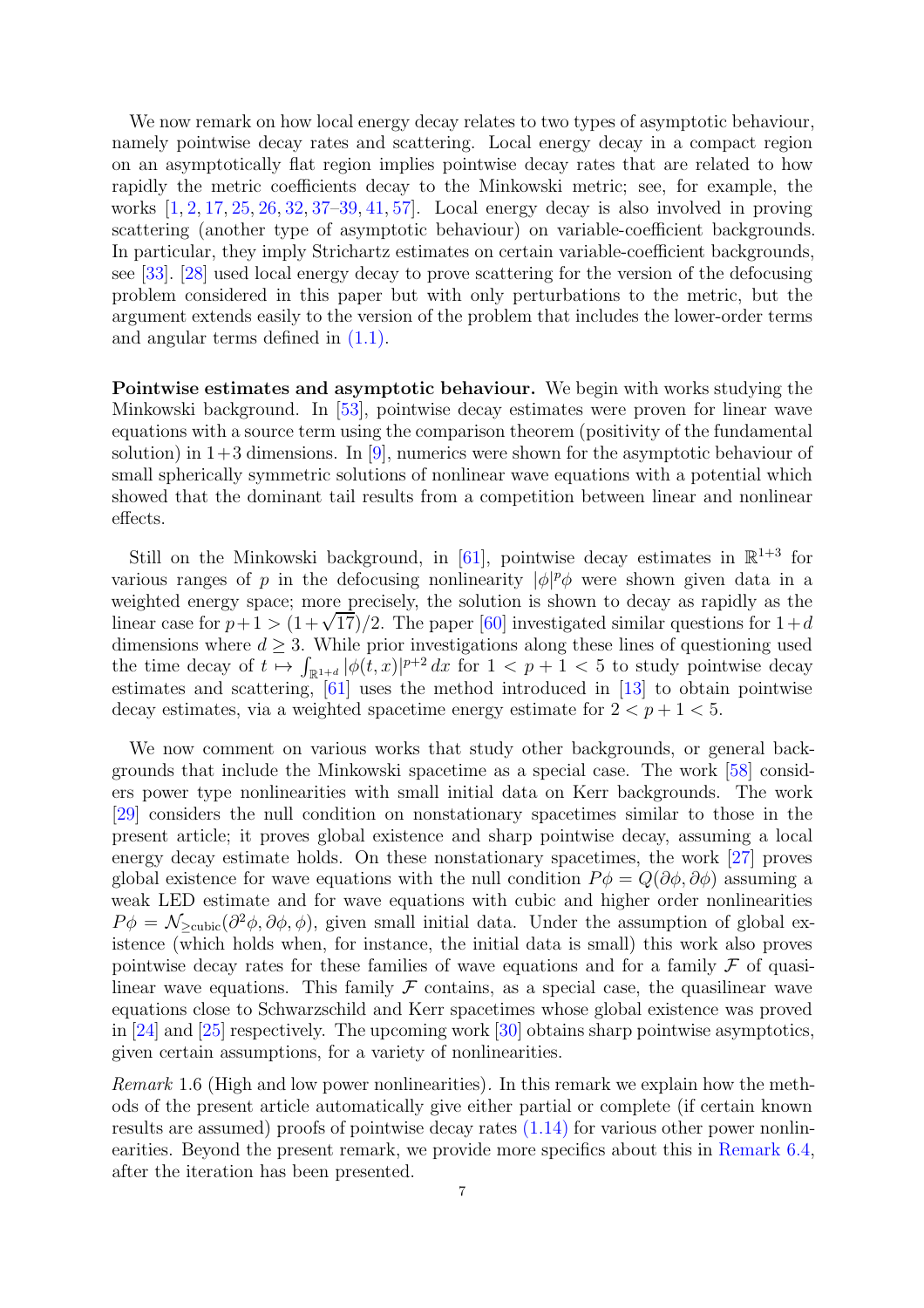We shall distinguish between the small and large data cases:

(1) For small initial data, we consider the Cauchy problems

$$
P\phi = \pm \phi^{p+1}, \quad p \in \mathbb{Z}_{\geq 2}
$$

with smooth and compactly supported initial data that is small in a  $H^{n+1} \times H^n$ norm. If  $p + 1 > 1 + \sqrt{2}$  then for sufficiently small and smooth initial data, there exist smooth global solutions. Then the techniques in the present article prove the decay rate

<span id="page-7-0"></span>
$$
|\phi(t,x)| \lesssim \frac{1}{\langle t+|x|\rangle\langle t-|x|\rangle^{1+\min(\sigma,p-2)}}.\tag{1.14}
$$

<span id="page-7-2"></span>Here we simply mention that

- (a) for  $p \geq 5$  the estimate found in [Theorem 4.10](#page-15-0) is unnecessary; instead, the bound  $(3.4)$  and [Lemmas 4.3](#page-13-0) and [4.4](#page-13-1) alone suffice to reach  $(1.14)$ . Heuristically, this is because if the nonlinearity contains enough decay, then the initial global decay rate from local energy decay alone (see  $(3.4)$ ) suffices to bootstrap the solution toward the sharp decay rate stated in  $(1.14)$ .
- (b) The case  $p = 4$  is the subject of the present article (wherein both large and small data are considered).
- <span id="page-7-3"></span>(c) For  $p = 2, 3$  $p = 2, 3$ , if one had the initial decay rate<sup>3</sup>

$$
\phi|_{r
$$

$$
\phi|_{r
$$

then the iteration also follows [Sections 5](#page-20-0) and [6](#page-22-0) nearly verbatim and one reaches the rate [\(1.14\)](#page-7-0) from the method in this paper. See [\[58\]](#page-26-19) for a proof of the small data problem on the Kerr background. In the small data case, additional lemmas become available.

(2) For large initial data, we consider the (defocusing) Cauchy problems

<span id="page-7-5"></span><span id="page-7-4"></span>
$$
P\phi = |\phi|^p \phi, \quad p \in 2\mathbb{Z}_{\geq 1}
$$

where we avoid the odd integer values of  $p$  because of the issue regarding the smoothness of the modulus of  $\phi$  close to the zero set of  $\phi$ . (The method presented in this article applies vector fields to the nonlinearity.)

The value  $p = 4$  is covered in the present article. For higher p values, we remark that global existence has not been explicitly established in the literature. If global existence is assumed for the values  $p \geq 5$ , then the iteration presented in [Sections 5](#page-20-0) and [6](#page-22-0) automatically give  $(1.14)$ , with the same remark in [Item 1a](#page-7-2) above applying here. For  $p = 2$ , if global existence is assumed, then the remark in [Item 1c](#page-7-3) above applies here as well.

Acknowledgements. I would like to thank Mihai Tohaneanu for bringing the problem to my attention and for stimulating discussions.

<span id="page-7-1"></span><sup>&</sup>lt;sup>3</sup> for some sufficiently small  $\delta$ —more precisely, for  $p = 2$ , we need  $2 - 3\delta > 1$ , while for  $p = 3$  we need  $2-4\delta > 1$ . This is because of an integration in the radial variable  $\rho$  in the backward light cone  $D_{tr}$  (see [Definition 2.1\)](#page-9-1), when bounding  $\int_{D_{tr}} \rho |\phi|^{p+1} dA$ . More precisely, we are taking the exponent ex > 1 in  $1/\langle \rho \rangle^{\text{ex}}$ . [\(1.15\)](#page-7-4) and [\(1.16\)](#page-7-5) follow if [Proposition 4.12](#page-19-0) holds with  $\gamma > 1$ ,  $\gamma > 1/2$  respectively, and see also [Remark 4.13.](#page-19-1)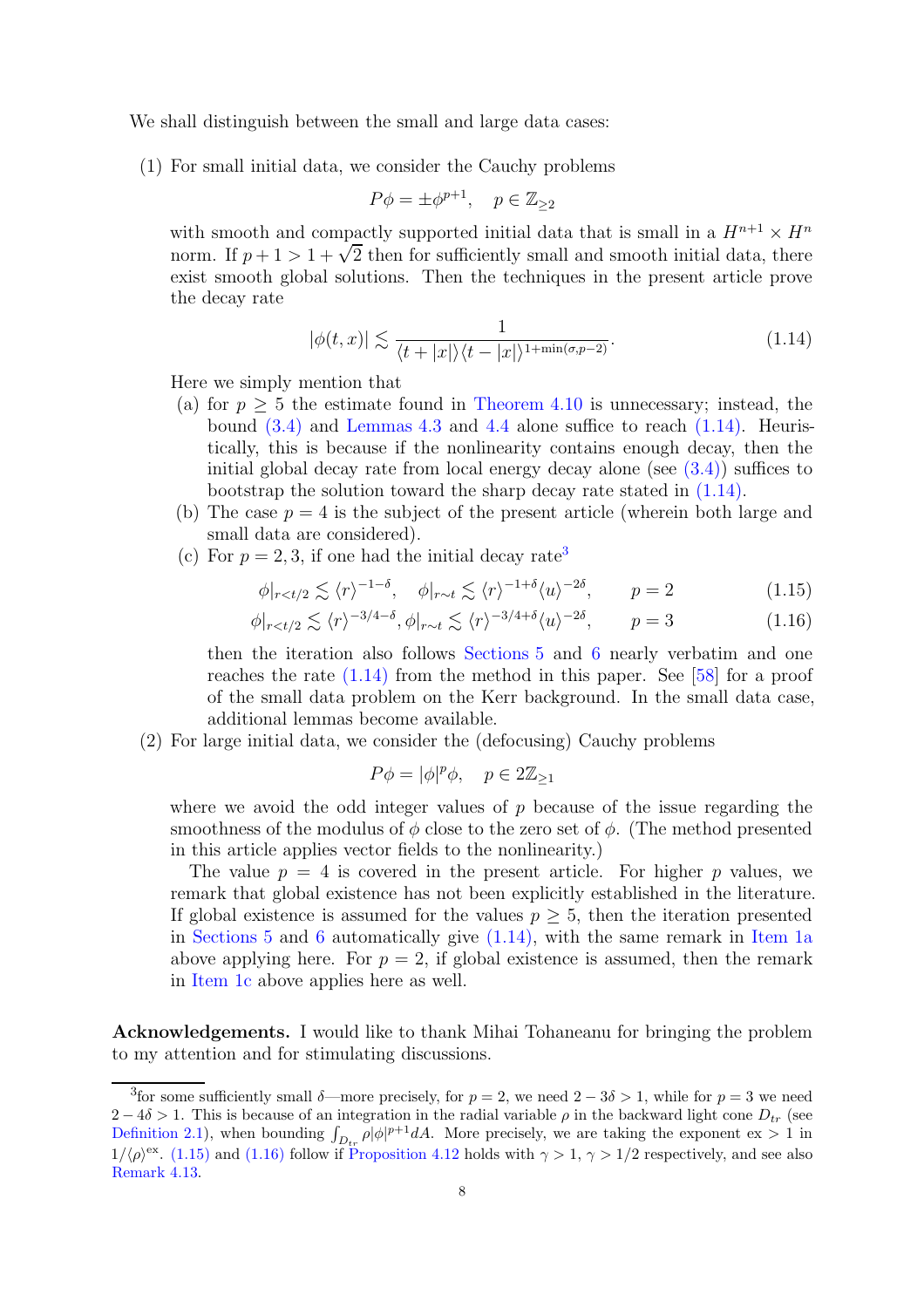### 2. NOTATION

<span id="page-8-0"></span>We begin by defining dyadic numbers and dyadic conical subregions. We work only with dyadic numbers that are at least 1. We denote dyadic numbers by capital letters for that variable; for instance, dyadic numbers that form the ranges for radial (resp. temporal and distance from the cone  $\{|x|=t\}$ ) variables will be denoted by R (resp. T and U); thus

 $R, T, U > 1.$ 

We choose dyadic integers for T and a power a for R, U—thus  $R = a^k$  for  $k \geq 1$ —different from 2 but not much larger than 2, for instance in the interval (2, 5], such that for every  $j \in \mathbb{N}$ , there exists  $j' \in \mathbb{N}$  with  $a^{j'} = \frac{3}{8}$  $\frac{3}{8}2^j$ .

Dyadic decomposition of spacetime. We decompose the region  $\{r \leq t\}$  based on either distance from the cone  $\{r = t\}$  or distance from the origin  $\{r = 0\}$ . We fix a dyadic number T. The regions  $C_T^R$ ,  $C_T^U$  and  $C_R^T$  are where we shall apply Sobolev embedding.

$$
C_T := \begin{cases} \{(t, x) \in [0, \infty) \times \mathbb{R}^3 : T \le t \le 2T, & r \le t\} & T > 1\\ \{(t, x) \in [0, \infty) \times \mathbb{R}^3 : 0 < t < 2, & r \le t\} & T = 1 \end{cases}
$$
  

$$
C_T^R := \begin{cases} C_T \cap \{R < r < 2R\} & R > 1\\ C_T \cap \{0 < r < 2\} & R = 1 \end{cases}
$$
  

$$
C_T^U := \begin{cases} \{(t, x) \in [0, \infty) \times \mathbb{R}^3 : T \le t \le 2T\} \cap \{U < |t - r| < 2U\} & U > 1\\ \{(t, x) \in [0, \infty) \times \mathbb{R}^3 : T \le t \le 2T\} \cap \{0 < |t - r| < 2\} & U = 1 \end{cases}
$$

As a subregion inside the forward light cone, we define

$$
C_T^{<3T/4} := \bigcup_{R<3T/8} C_T^R.
$$

Now letting  $R > T$ , we define

$$
C_R^T := \{ (t, x) \in [0, \infty) \times \mathbb{R}^3 : r \ge t, T \le t \le 2T, R \le r \le 2R, R \le |r - t| \le 2R \}
$$

<span id="page-8-1"></span>2.0.1. The symbols n and N. Throughout the paper the integer N will denote a fixed and sufficiently large positive number, signifying the highest total number of vector fields that will ever be applied to the solution  $\phi$  to [\(1.2\)](#page-1-0) in the paper.

We use the convention that the value of  $n$  may vary by line.

Tildes atop sets. If  $\Sigma$  is a dyadic set as defined above, we shall use  $\tilde{\Sigma}$  to indicate a slight enlargement of  $\Sigma$  on  $\Sigma$ 's scale. We only perform a finite number of slight enlargements in this paper to dyadic sets. The symbol  $\tilde{\Sigma}$  may vary by line.

The variables r, u, v. If  $x = (x^1, x^2, x^3) \in \mathbb{R}^3$ , we write

$$
r := |x| = \left(\sum_{i=1}^{3} (x^{i})^{2}\right)^{1/2}, \quad u := t - r, \quad v := t + r.
$$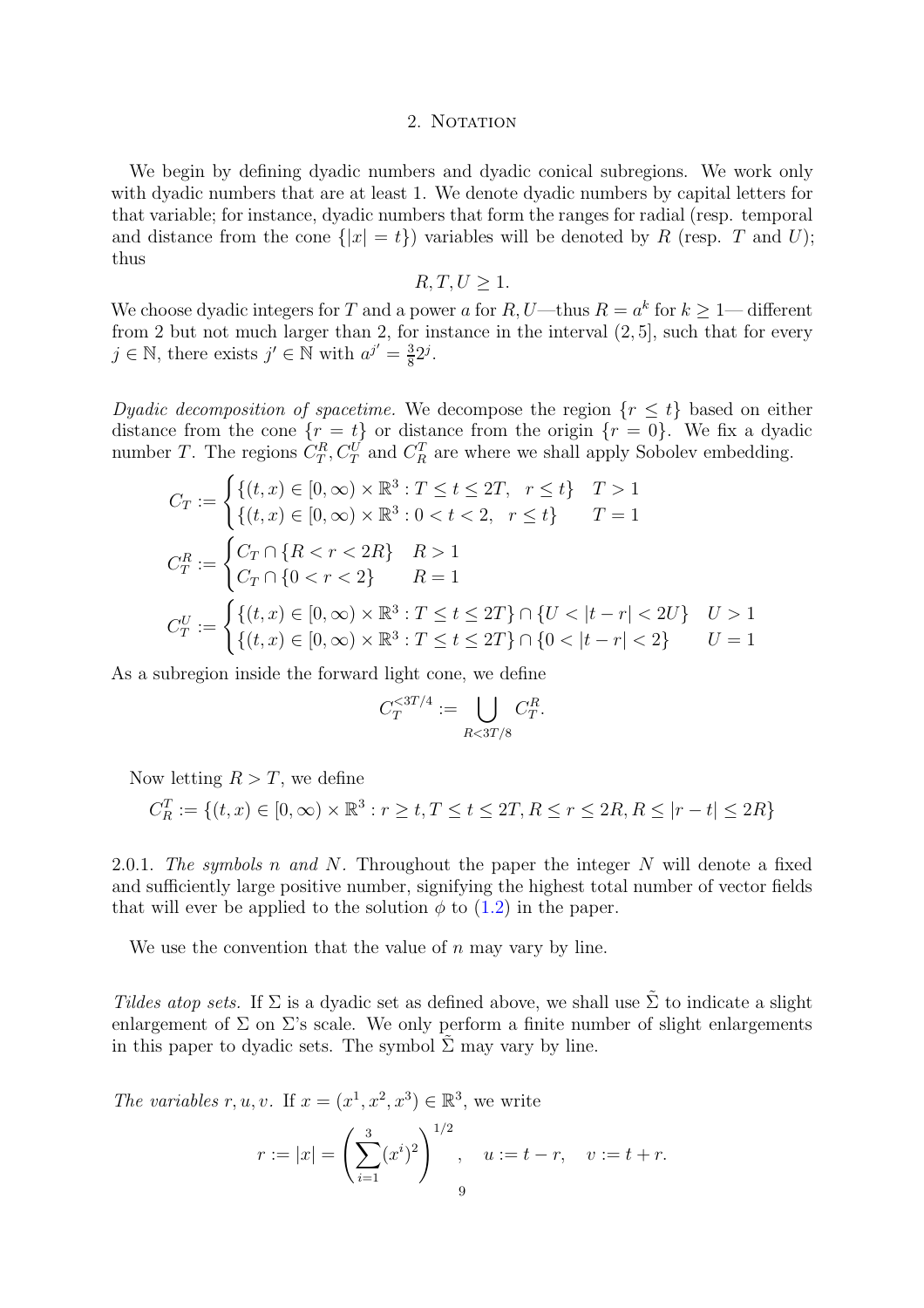Summation of norms. Recall the subscript notation  $(1.3)$  for vector fields. Let  $\|\cdot\|$  be any norm used in this paper. Given any nonnegative integer  $N \geq 0$ , we write  $||g_{\leq N}||$  to denote  $\sum_{|J| \le N} ||g_J||$ . For instance, taking the absolute value as an example of the norm, the notation  $|\phi_{\leq m}(t,x)|$  means

$$
|\phi_{\leq m}(t,x)| = \sum_{J:|J| \leq m} |\phi_J(t,x)|.
$$

<span id="page-9-1"></span>Definition 2.1. Let

$$
\mathcal{R}_1 := \{ R : R < u/8 \}, \quad \mathcal{R}_2 := \{ R : u/8 < R < v \}, \qquad u > 0.
$$

Let  $\mathbb{R}_+ := [0, \infty)$ .

• Let  $D_{tr}$  denote the backward light cone with apex  $(r, t)$ 

$$
D_{tr} := \{ (\rho, s) \in \mathbb{R}_+^2 : -(t + r) \le s - \rho \le t - r, \ |t - r| \le s + \rho \le t + r \}.
$$

When we work with  $D_{tr}$  we shall use  $(\rho, s)$  as variables, and  $D_{tr}^R$  is short for  $D_{tr}^{\rho \sim R}$ . • For  $R > 1$ , let

$$
D_{tr}^{R} := D_{tr} \cap \{(\rho, s) : R < \rho < 2R\}
$$

<span id="page-9-0"></span>and let

$$
D_{tr}^{R=1} := D_{tr} \cap \{(\rho, s) : \rho < 2\}.
$$

### 3. From local energy decay to pointwise bounds

In this section we will show that local energy decay bounds imply certain slow decay rates for the solution, its vector fields, and its derivatives—see [Propositions 3.3](#page-10-1) and [3.5.](#page-10-2)

We start with the following pointwise estimate for the second derivative. We shall use it, for instance, when applying [Lemma 3.2](#page-9-2) to the functions  $w = \partial \phi_{\leq m}$  (that is, when we bound the first-order derivatives pointwise); this will be done in [Proposition 3.5.](#page-10-2)

<span id="page-9-3"></span>**Lemma 3.1.** Assume  $\phi$  is sufficiently regular. Then for any point  $(t, x)$ 

<span id="page-9-4"></span>
$$
|\partial^2 \phi_J(t,x)| \lesssim \left(\frac{1}{\langle r \rangle} + \frac{1}{\langle u \rangle}\right) |\partial \phi_{\leq |J|+1}| + \left(1 + \frac{t}{\langle u \rangle}\right) \langle r \rangle^{-2} |\phi_{\leq |J|+2}| + \left(1 + \frac{t}{\langle u \rangle}\right) |(P\phi)_{\leq |J|}|.
$$
\n(3.1)

A proof of [Lemma 3.1](#page-9-3) can be found in [\[29\]](#page-25-22), which in fact proves [Lemma 3.1](#page-9-3) under more relaxed assumptions than those made on P in this article.

By  $(3.4)$ ,  $(3.1)$  immediately implies for solutions to  $(1.2)$ :

<span id="page-9-5"></span>
$$
|\partial^2 \phi_J| \lesssim \left(\frac{1}{\langle r \rangle} + \frac{1}{\langle u \rangle}\right) |\partial \phi_{\leq |J|+1}| + \left(1 + \frac{t}{\langle u \rangle}\right) \langle r \rangle^{-2} |\phi_{\leq |J|+2}| \tag{3.2}
$$

<span id="page-9-2"></span>The primary estimates that let us pass from local energy decay to pointwise bounds are contained in the following lemma.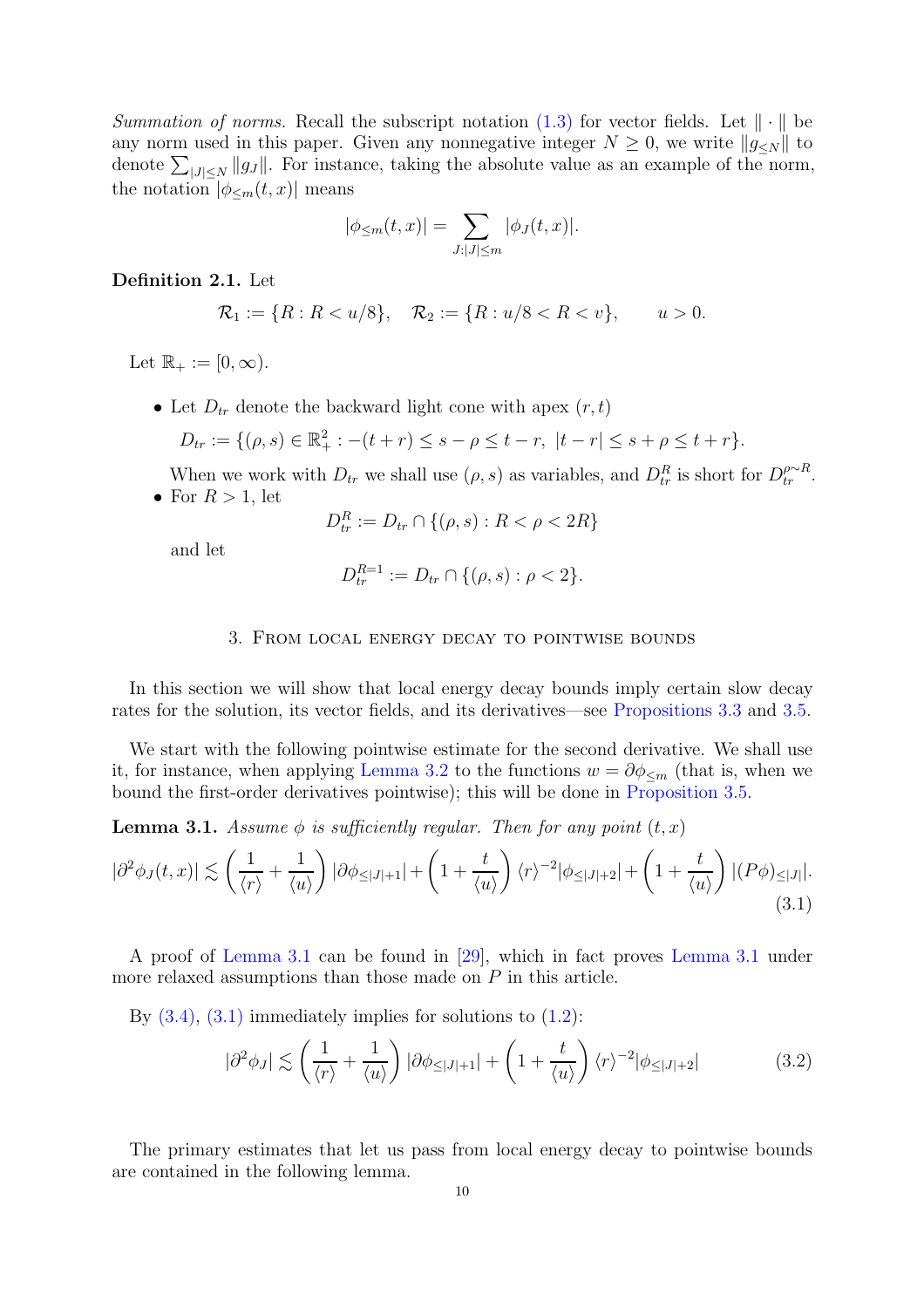**Lemma 3.2.** Let  $w \in C^4$ ,  $Z_{ij} := S^i \Omega^j$ ,  $\mu := \langle \min(r, |t-r|) \rangle$ , and  $\mathcal{R} \in \{C_T^R, C_T^U, C_R^T\}$ . Then we have

$$
||w||_{L^{\infty}(\mathcal{R})} \lesssim \sum_{i \leq 1, j \leq 2} \frac{1}{|\mathcal{R}|^{1/2}} \left( ||Z_{ij}w||_{L^{2}(\mathcal{R})} + ||\mu \partial Z_{ij}w||_{L^{2}(\mathcal{R})} \right).
$$
 (3.3)

where we assume  $U \leq \frac{3}{8}$  $\frac{3}{8}T, R \leq \frac{3}{8}$  $\frac{3}{8}T$  and  $R>T$  in the cases  $C_T^U, C_T^R, C_R^T$  respectively, and  $|\mathcal{R}|$  denotes the measure of  $\mathcal{R}$ .

The proof of the  $\mathcal{R} \in \{C_T^U, C_T^R\}$  case is contained in [\[37\]](#page-25-7) or [\[26\]](#page-25-0), while the proof for  $C_R^T$ can be found in [\[26\]](#page-25-0). We only sketch the proof here. One uses exponential coordinates, which results in  $\mathcal R$  being transformed into a region of size  $O(1)$  in all directions. The result is then proved using the fundamental theorem of calculus for the  $s, \rho$  variables and Sobolev embedding for the angular variables.

The next proposition yields an initial global pointwise decay rate for  $\phi_J$  under the assumption that the local energy decay norms are finite. We shall improve this rate of decay in future sections (see Sections  $5$  and  $6$ ) for solutions to  $(1.2)$ , culminating ultimately in the final pointwise decay rate stated in the main theorem.

<span id="page-10-1"></span>**Proposition 3.3.** Let T be fixed and  $\phi$  be any sufficiently regular function. There is a fixed positive integer k, such that for any multi-index J with  $|J| \leq N - k$ , we have:

<span id="page-10-0"></span>
$$
|\phi_J| \le \bar{C}_{|J|} \|\phi_{\leq |J|+k} \|_{LE^1[T,2T]} \langle u \rangle^{1/2} \langle v \rangle^{-1}.
$$
\n(3.4)

We only sketch the proof here; full details are provided in [\[26\]](#page-25-0). One uses [Lemma 3.2,](#page-9-2) which proves  $(3.4)$  except in the wave zone. For the wave zone, an extra Hardy-like inequality  $(3.5)$  is used to finish the proof. [Lemma 3.4](#page-10-4) is proven by multiplying by a cutoff function localised to the wave zone; [\[26\]](#page-25-0) contains a full proof.

<span id="page-10-4"></span>**Lemma 3.4.** If  $f \in C^1$ , then

<span id="page-10-3"></span>
$$
\int_{t/2}^{3t/2} \langle t-r \rangle^{-2} f(t,x)^2 dx \lesssim \int_{t/4}^{7t/4} |\partial_r f(t,x)|^2 dx + \frac{1}{t^2} \left( \int_{t/4}^{t/2} f(t,x)^2 dx + \int_{3t/2}^{7t/4} f(t,x)^2 dx \right). \tag{3.5}
$$

3.1. Derivative bounds. The next proposition shows that the first-order derivative (of solutions to [\(1.2\)](#page-1-0)) decays pointwise faster by a rate of min $(\langle r \rangle, \langle t - r \rangle)$ . It utilises the initial global decay rate [\(3.4\).](#page-10-0) The estimates in its proof involve the nonlinearity, but for the quintic nonlinearity as in  $(1.2)$  it turns out that the global bounds  $(3.4)$  alone already suffice to make the pointwise decay of the first-order derivative similar to the linear case, which is the content of [Proposition 3.5.](#page-10-2) The reader can find details for the linear problem in [\[26\]](#page-25-0). [Proposition 3.5](#page-10-2) will be used in the pointwise decay iteration (see later sections, Sections  $5$  and  $6$ )—more precisely, for iterating upon the *linear* components of the equation, namely those having to do with the operator  $P - \Box$ . By contrast, the nonlinearity in [\(1.2\)](#page-1-0) does not involve any derivatives, so [Proposition 3.5](#page-10-2) will not be involved in the iteration for the nonlinearity.

<span id="page-10-2"></span>**Proposition 3.5.** Let  $\phi$  solve [\(1.2\)](#page-1-0), and assume that

$$
\phi_{\leq m+n} \lesssim \langle r \rangle^{-\alpha} \langle t \rangle^{-\beta} \langle u \rangle^{-\eta}
$$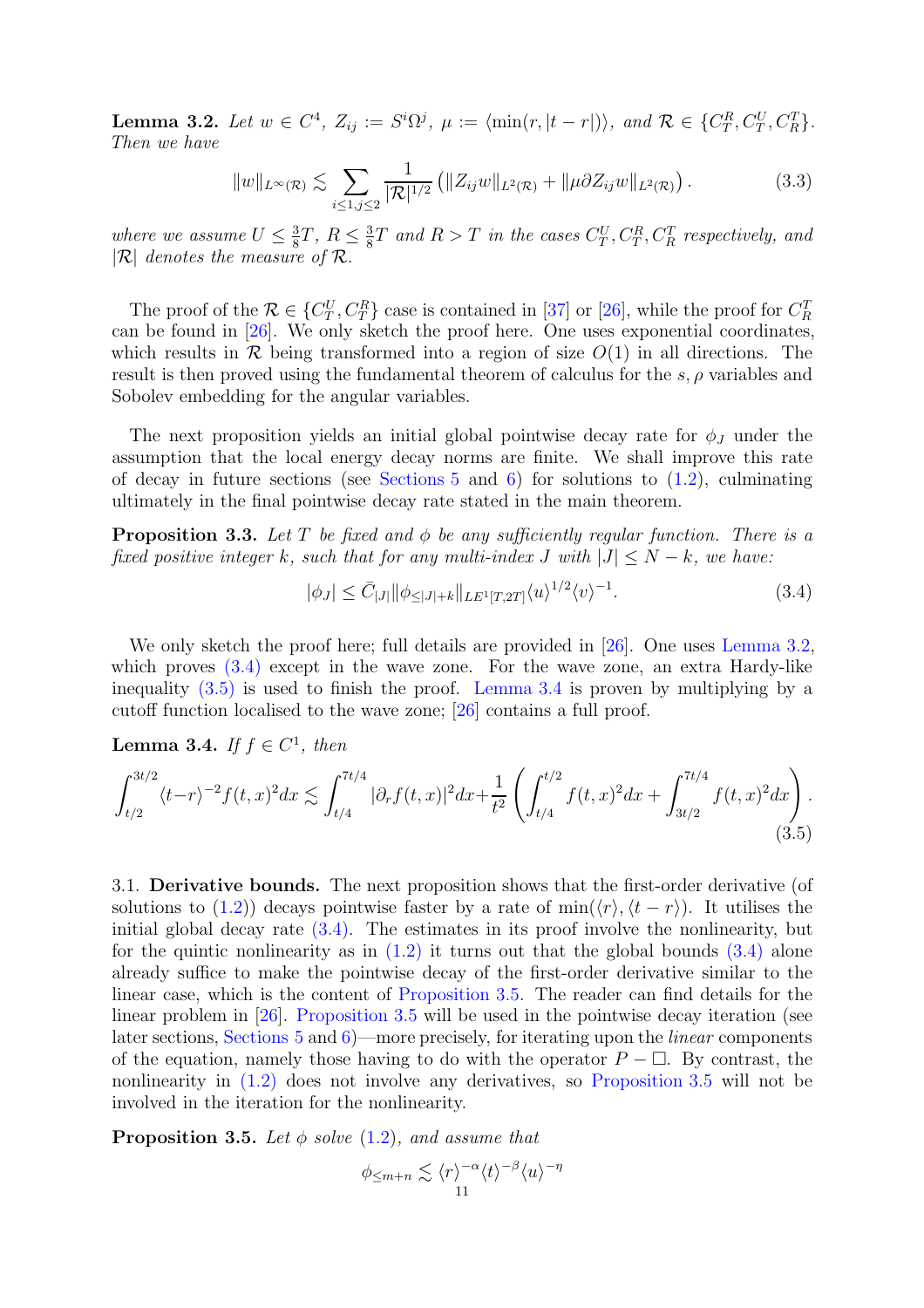for some sufficiently large n. We then have

<span id="page-11-4"></span>
$$
\partial \phi_{\leq m} \lesssim \langle r \rangle^{-\alpha} \langle t \rangle^{-\beta} \langle u \rangle^{-\eta} \mu^{-1}, \quad \mu := \langle \min(r, |t - r|) \rangle. \tag{3.6}
$$

*Proof.* Let  $\mathcal{R} \in \{C_T^U, C_T^R, C_R^T\}$ . Given a function w, we have

<span id="page-11-2"></span>
$$
\|\partial w_{\leq m}\|_{L^2(\mathcal{R})} \lesssim \|\frac{w_{\leq m+n}}{\mu}\|_{L^2(\tilde{\mathcal{R}})} + \|\langle r\rangle(Pw)_{\leq m}\|_{L^2(\tilde{\mathcal{R}})}.\tag{3.7}
$$

(See [\[26\]](#page-25-0) or [\[37\]](#page-25-7) for a proof of  $(3.7)$ .) By the initial global pointwise estimate  $(3.4)$ ,  $(3.7)$ with  $w = \phi$  yields

<span id="page-11-3"></span>
$$
\|\partial \phi_{\leq m}\|_{L^2(\mathcal{R})} \lesssim \|\frac{\phi_{\leq m+n}}{\mu}\|_{L^2(\tilde{\mathcal{R}})}.\tag{3.8}
$$

Recalling [Lemma 3.2,](#page-9-2) we have

$$
\|\partial\phi_{\leq m}\|_{L^{\infty}(\mathcal{R})} \lesssim |\mathcal{R}|^{-\frac{1}{2}} \sum_{Z} \|Z\partial\phi_{\leq m}\|_{L^{2}(\mathcal{R})} + \|\mu \partial Z\partial\phi_{\leq m}\|_{L^{2}(\mathcal{R})}
$$
  
\n
$$
\lesssim |\mathcal{R}|^{-\frac{1}{2}} \left( \|\partial\phi_{\leq m+n}\|_{L^{2}(\mathcal{R})} + \|\mu \partial^{2}\phi_{\leq m+n}\|_{L^{2}(\mathcal{R})} \right)
$$
  
\n
$$
\lesssim |\mathcal{R}|^{-\frac{1}{2}} \left( \|\mu^{-1}\phi_{\leq m+n}\|_{L^{2}(\tilde{\mathcal{R}})} + \|\mu \partial^{2}\phi_{\leq m+n}\|_{L^{2}(\mathcal{R})} \right)
$$
  
\n
$$
\lesssim |\mathcal{R}|^{-\frac{1}{2}} \left( \|\mu^{-1}\phi_{\leq m+n}\|_{L^{2}(\tilde{\mathcal{R}})} + \|\mu \left( \frac{1}{\mu} |\partial\phi_{\leq m+n}| + (1 + \frac{t}{\langle u \rangle}) \langle r \rangle^{-2} |\phi_{\leq m+n}| \right) \|_{L^{2}(\mathcal{R})} \right)
$$
  
\n
$$
\lesssim |\mathcal{R}|^{-\frac{1}{2}} \left( \|\mu^{-1}\phi_{\leq m+n}\|_{L^{2}(\tilde{\mathcal{R}})} + \|\mu (1 + \frac{t}{\langle u \rangle}) \langle r \rangle^{-2} \phi_{\leq m+n}\|_{L^{2}(\mathcal{R})} \right)
$$
  
\n
$$
\lesssim |\mathcal{R}|^{-\frac{1}{2}} \|\mu^{-1}\phi_{\leq m+n}\|_{L^{2}(\tilde{\mathcal{R}})}
$$

<span id="page-11-1"></span>which follows by [\(3.2\)](#page-9-5) and [\(3.8\).](#page-11-3) The final line follows because  $\mu^2(1 + t/\langle u \rangle) \lesssim \langle r \rangle^2$ . Finally, the claim [\(3.6\)](#page-11-4) follows because  $\|\mu^{-1}\phi_{\leq m+n}\|_{L^2(\tilde{\mathcal{R}})} \lesssim |\mathcal{R}|^{\frac{1}{2}} \|\mu^{-1}\phi_{\leq m+n}\|_{L^{\infty}(\tilde{\mathcal{R}})}$ .  $\square$ 

## 4. PRELIMINARIES FOR THE ITERATION, INCLUDING THE  $r^{\gamma}$  estimate

<span id="page-11-6"></span>Remark 4.1 (The initial data). Let  $w := S(t,0)\phi[0]$  denote the solution to the free wave equation with initial data  $\phi[0]$  at time 0. Then for any  $|J| = O<sub>N</sub>(1)$ ,

<span id="page-11-5"></span>
$$
w_J(t,x) = \frac{1}{|\partial B(x,t)|} \int_{\partial B(x,t)} (\phi_0)_J(y) + \nabla_y(\phi_0)_J(y) \cdot (y-x) + t(\phi_1)_J(y) \, dS(y). \tag{4.1}
$$

By [\(4.1\)](#page-11-5) and the assumptions  $\phi_0 \in L^2(\mathbb{R}^3)$ ,

 $\|\langle r\rangle^{1/2+\kappa}\partial\phi_{\leq N}(0)\|_{L^2}<\infty, \quad \kappa=\min(\sigma,2)$ 

we have

$$
w_J \lesssim \langle v \rangle^{-1} \langle u \rangle^{-1-\kappa}.
$$

<span id="page-11-0"></span>4.1. Summary of the iteration. By [Remark 4.1,](#page-11-6) we may assume zero initial data in the following iteration. Second, note that it suffices to prove bounds in  $|u| \geq 1$ , because the desired final decay rate in  $|u| < 1$  already holds by  $(3.4)$ . Third, we distinguish the nonlinearity and the coefficients of  $P-\Box$ , and for both of these, we apply the fundamental solution. We iterate these two components in lockstep with one another.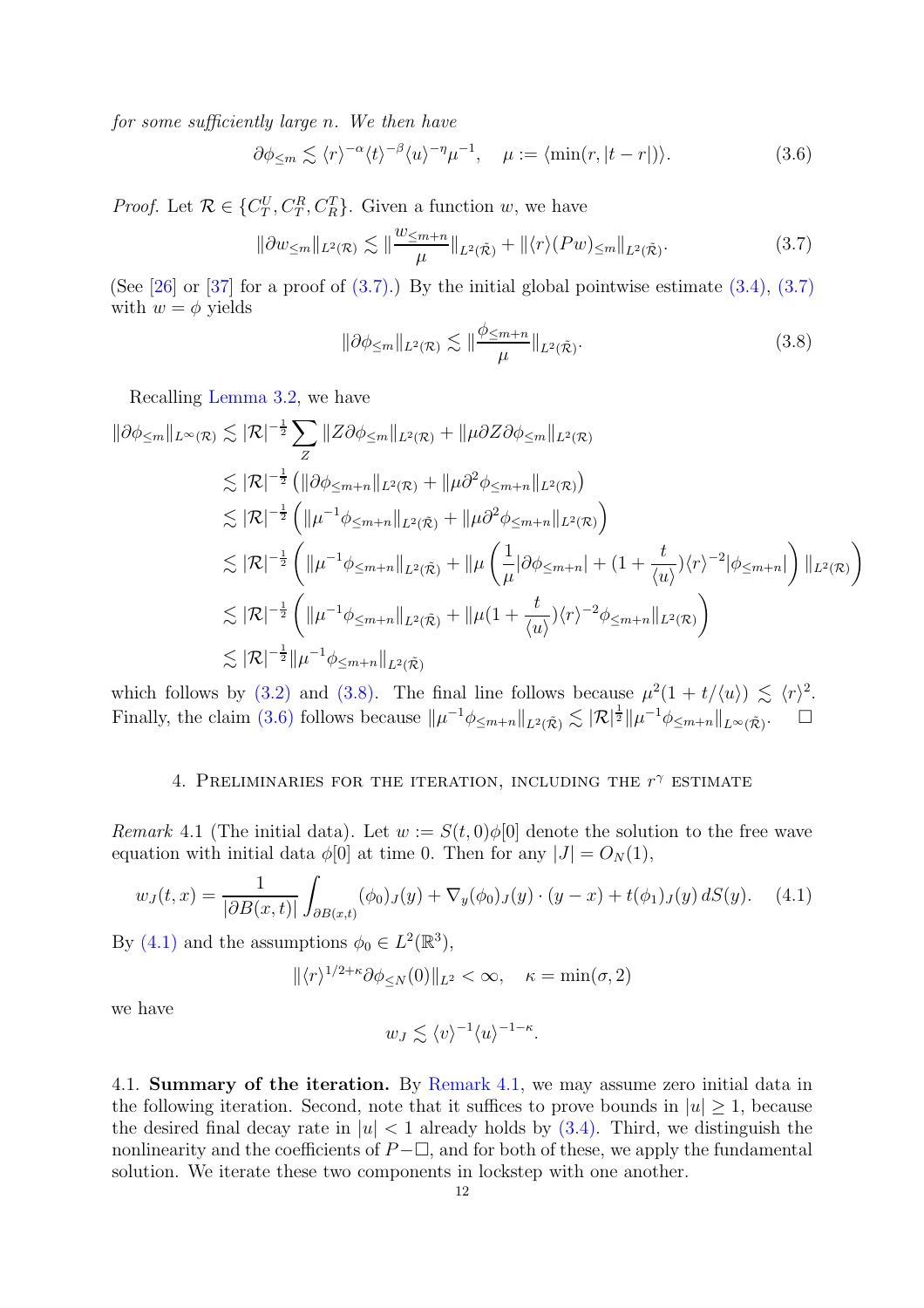Due to the domain of dependence properties of the wave equation, we shall first complete the iteration in  $\{u < -1\}$ . For the iteration in  $\{u > 1\}$ , the decay rates obtained from the fundamental solution are insufficient in the region  ${r < t/2}$ . To remedy this, we prove [Proposition 6.2.](#page-22-1) With the new decay rates obtained from [Proposition 6.2,](#page-22-1) we are then able to obtain new decay rates for the solution and its vector fields. At every step of the iteration, [Lemma 4.3](#page-13-0) is used to turn the decay gained at previous steps into new decay rates.

<span id="page-12-2"></span>Remark 4.2. To simplify the iteration, we shall reduce the value of  $\sigma$  if necessary to be equal to some positive irrational number less than the original value of σ. We do this to avoid the appearance of logarithms in the iterations for  $\phi_1$  and  $\phi_2$  (see the decomposition [\(4.5\)](#page-12-0) below). We take  $0 < \sigma \ll 1$ . In the sections spelling out the details of the iteration, namely [Sections 5](#page-20-0) and [6,](#page-22-0) we explain how we reach the final decay rate in [Theorem 1.1](#page-2-0) (wherein the *original* value of  $\sigma$  is included in the final decay rate).

### <span id="page-12-3"></span>4.2. Setting up the problem. We rewrite [\(1.2\)](#page-1-0) as

$$
\Box \phi = (\Box - P)\phi + F = -\partial_{\alpha}(h^{\alpha\beta}\partial_{\beta}\phi + B^{\alpha}\phi) - g^{\omega}\Delta_{\omega}\phi - (V - \partial_{\alpha}B^{\alpha})\phi + F, \quad F := \phi^{5}
$$

Using the assumptions  $(1.4)$ , we can write this as

$$
\Box \phi \in \partial \left( S^Z(r^{-1-\sigma})\phi_{\leq 1} \right) + S^Z(r^{-2-\sigma})\phi_{\leq 2} + F
$$

Pick any multiindex  $|J| \leq N_1 - 2$ . We have after commuting

<span id="page-12-1"></span>
$$
\Box \phi_J \in \partial \left( S^Z(r^{-1-\sigma})\phi_{\leq m+1} \right) + S^Z(r^{-2-\sigma})\phi_{\leq m+2} + F_{\leq m} \tag{4.2}
$$

Due to the derivative gaining only  $\langle u \rangle^{-1}$  in the wave zone (see [Proposition 3.5\)](#page-10-2), we shall perform an additional decomposition as follows. First, we note that, for any function  $w$ ,

$$
\partial w \in S^Z(r^{-1})w_{\leq 1} + S^Z(1)\partial_t w, \quad r \geq t/2 \tag{4.3}
$$

which is clear for  $\partial_t$  and  $\partial_\omega$ , while for  $\partial_r$  we write

$$
\partial_r = \frac{S}{r} - \frac{t}{r} \partial_t.
$$

Let  $\chi_{\text{cone}}$  be a cutoff adapted to the region  $t/2 \le r \le 3t/2$ . We now rewrite [\(4.2\)](#page-12-1) as  $\Box \phi_J \in S^Z(r^{-2-\sigma})\phi_{\leq m+2}+(1-\chi_{\text{cone}})\left(S^Z(r^{-1-\sigma})\partial \phi_{\leq m+1}\right)+\partial_t \left(\chi_{\text{cone}}S^Z(r^{-1-\sigma})\phi_{\leq m+1}\right)+F_{\leq m+2}$ (4.4) We now write  $\phi_J = \sum_{j=1}^3 \phi_j$  where

$$
\Box \phi_1 = G_1, \quad G_1 \in S^Z(r^{-2-\sigma})\phi_{\leq m+2} + (1 - \chi_{\text{cone}}) \left( S^Z(r^{-1-\sigma}) \partial \phi_{\leq m+1} \right)
$$

$$
\Box \phi_2 = \partial_t G_2, \quad G_2 \in \chi_{\text{cone}} S^Z(r^{-1-\sigma})\phi_{\leq m+1} \qquad (4.5)
$$

$$
\Box \phi_3 = F_{\leq m} = G_3
$$

<span id="page-12-0"></span>Henceforth the convention in [Section 2.0.1](#page-8-1) will apply to the symbol  $n$ .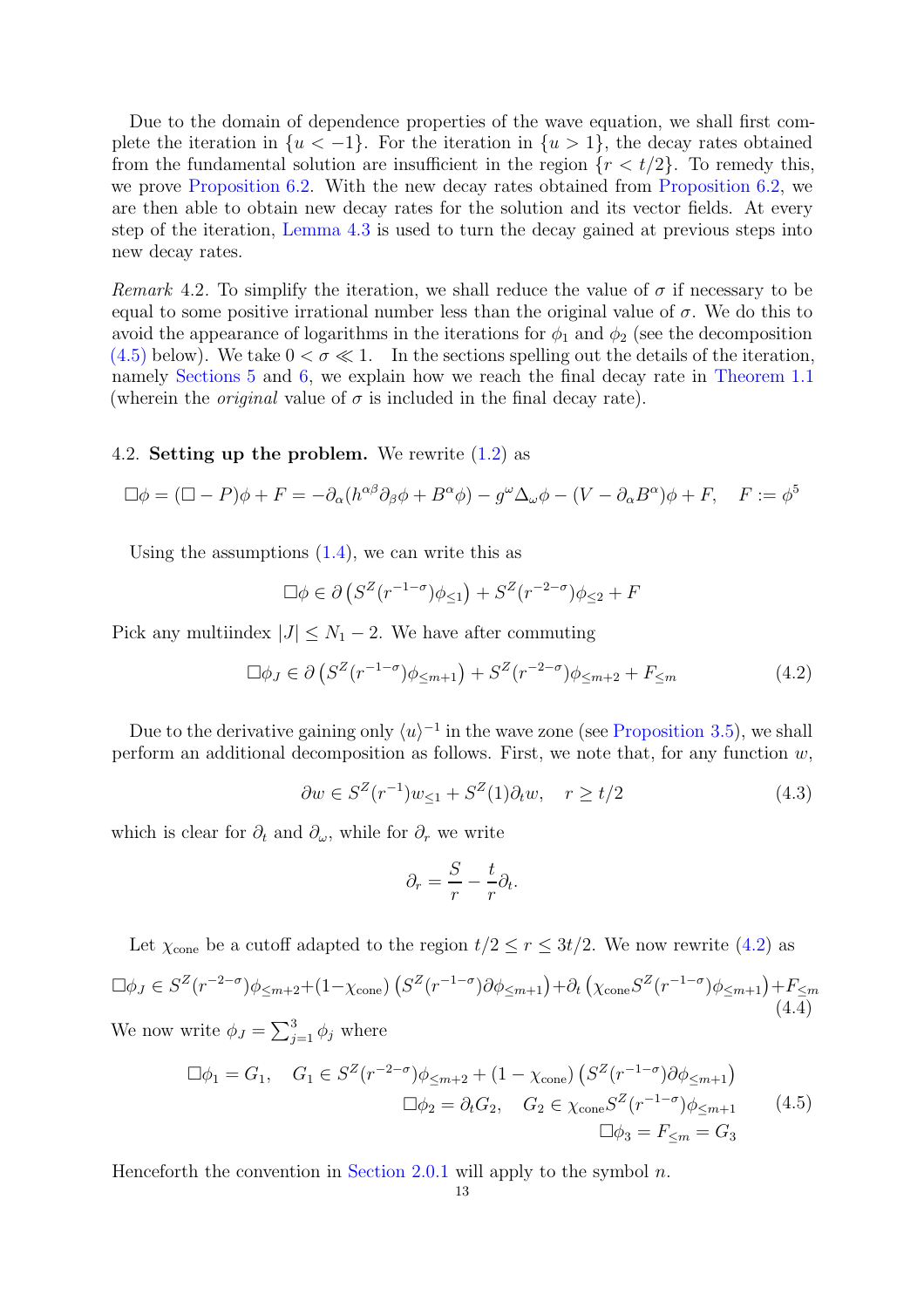<span id="page-13-5"></span><span id="page-13-0"></span>4.3. Estimates for the fundamental solution. We have the following result, which is similar to previous classical results, see for instance [\[18\]](#page-25-4), [\[5\]](#page-24-9), [\[52\]](#page-26-20), [\[55\]](#page-26-21).

**Lemma 4.3.** Let  $m \geq 0$  be an integer and suppose that  $\psi : [0, \infty) \times \mathbb{R}^3 \to \mathbb{R}$  solves

$$
\Box \psi(t, x) = g(t, x), \qquad \psi(0) = 0, \quad \partial_t \psi(0) = 0.
$$

Define

<span id="page-13-3"></span>
$$
h(t,r) = \sum_{i=0}^{2} \|\Omega^{i}g(t,r\omega)\|_{L^{2}(\mathbb{S}^{2})}
$$
\n(4.6)

Assume that

$$
h(t,r) \lesssim \frac{1}{\langle r \rangle^{\alpha} \langle v \rangle^{\beta} \langle u \rangle^{\eta}}, \quad \alpha \in (2,3) \cup (3,\infty), \quad \beta \ge 0, \quad \eta \ge -1/2.
$$

Define

$$
\tilde{\eta} = \begin{cases} \eta - 2, & \eta < 1 \\ -1, & \eta > 1 \end{cases}.
$$

We then have in both  $\{u > 1\}$ , and  $\{u < -1\}$  in the case  $\alpha + \beta + \eta > 3$ :

<span id="page-13-4"></span><span id="page-13-2"></span>
$$
\psi(t,x) \lesssim \frac{1}{\langle r \rangle \langle u \rangle^{\alpha+\beta+\tilde{\eta}-1}}.\tag{4.7}
$$

 $(4.8)$ 

On the other hand, if  $\alpha + \beta + \eta < 3$  and  $u < -1$ , we have  $\psi(t,x) \lesssim r^{2-(\alpha+\beta+\eta)}$ 

Proof. A detailed proof of [\(4.7\)](#page-13-2) can be found in Lemma 5.5 of [\[26\]](#page-25-0) (see also Lemma 6.1 in [\[58\]](#page-26-19)). The idea is to use Sobolev embedding and the positivity of the fundamental solution of  $\Box$  to show that

$$
r\psi \lesssim \int_{D_{tr}} \rho h(s,\rho) ds d\rho,
$$

where  $D_{tr}$  is the backwards light cone with vertex  $(r, t)$ , and use  $(4.6)$ .

Let us now prove [\(4.8\)](#page-13-4). In this case  $D_{tr} \subset \{r - t \leq u' \leq r + t, \quad r - t \leq \rho \leq r + t\}$ and we obtain, using that  $\langle u' \rangle \lesssim \rho$  and  $\rho > t$  in  $D_{tr}$ :

$$
r\psi \lesssim \int_{r-t}^{r+t} \int_{r-t}^{r+t} \rho^{1-\alpha-\beta} \langle u' \rangle^{-\eta} d\rho du' \lesssim \int_{r-t}^{r+t} \langle u' \rangle^{2-(\alpha+\beta+\eta)} du' \lesssim v^{3-(\alpha+\beta+\eta)}
$$
  
which finishes the proof.

For the function  $\phi_2$  we will use the following result for an inhomogeneity of the form  $\partial_t g$  supported near the cone. The result is similar to [Lemma 4.3,](#page-13-0) except that we gain an extra factor of  $\langle u \rangle$  in the estimate.

<span id="page-13-1"></span>**Lemma 4.4.** Let  $\psi$  solve

$$
\Box \psi = \partial_t g, \qquad \psi(0) = 0, \quad \partial_t \psi(0) = 0,
$$
\n(4.9)

where g is supported in  $\{\frac{1}{2} \leq \frac{|x|}{t} \leq \frac{3}{2}\}$  $\frac{3}{2}$ . Let h be as in  $(4.6)$ , and assume that

$$
|h|+|Sh|+|\Omega h|+\langle t-r\rangle|\partial h|\lesssim \frac{1}{\langle r\rangle^{\alpha}\langle u\rangle^{\eta}},\quad 2<\alpha<3,\quad \eta\geq -1/2.
$$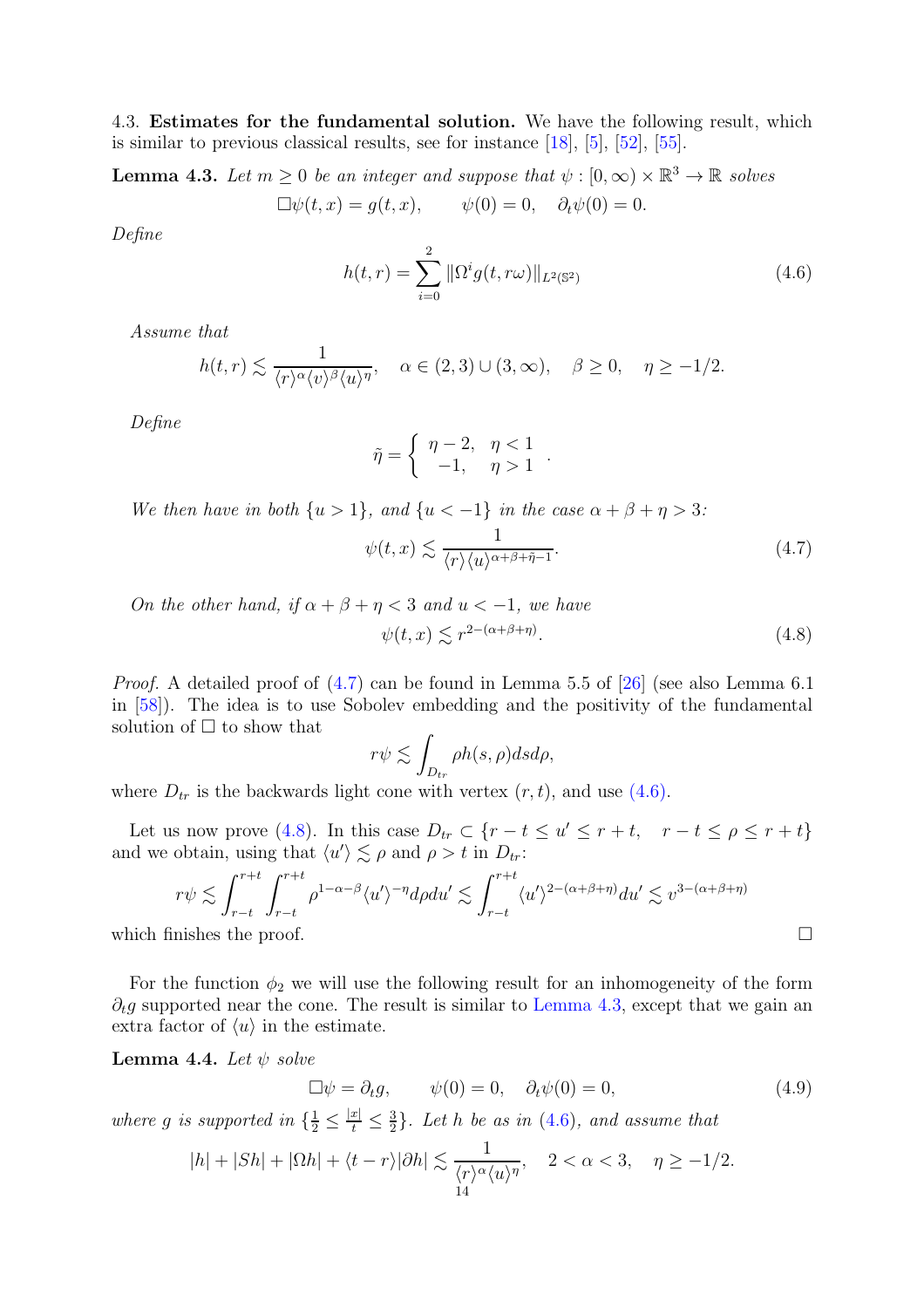Then in  $\{u > 1\}$ , and  $\{u < -1\}$  when  $\alpha + \eta > 3$ 

<span id="page-14-5"></span>
$$
\psi(t,x) \lesssim \frac{1}{\langle r \rangle \langle u \rangle^{\alpha + \tilde{\eta}}}.\tag{4.10}
$$

*Proof.* Let  $\widetilde{\psi}$  solve  $\Box \widetilde{\psi} = g$ ,  $\widetilde{\psi}(0) = 0$ ,  $\partial_t \widetilde{\psi}(0) = 0$ . In the support of g we have

$$
(t\partial_i + x_i\partial_t)h \lesssim |Sh| + |\Omega h| + \langle t - r \rangle |\partial_r h|.
$$

By [Lemma 4.3](#page-13-0) (with  $\beta = 0$ ) applied to  $\nabla \widetilde{\psi}$ ,  $\Omega \widetilde{\psi}$ ,  $S \widetilde{\psi}$ , and the fact

$$
\langle u \rangle \partial_t \widetilde{\psi} \lesssim |\nabla \widetilde{\psi}| + |S\widetilde{\psi}| + |\Omega \widetilde{\psi}| + \sum_i |(t\partial_i + x_i \partial_t)\widetilde{\psi}|
$$

the claim follows.  $\Box$ 

## <span id="page-14-2"></span>4.4.  $r^{\gamma}$  decay.

**Lemma 4.5** (Preliminary LED and Strichartz). Let  $I \in \{[T_0, T_1], [T_0, \infty)\}\$  be an interval, where  $T_1 \geq T_0 \geq 0$  are real numbers. If for a sufficiently small  $\epsilon > 0$ , [\(1.5\)](#page-2-3) holds, and  $\psi$ is a function, then

<span id="page-14-3"></span>
$$
\|\psi\|_{(LE^1 \cap L^5 L^{10})(I \times \mathbb{R}^3)} + \|\partial \psi\|_{L^\infty L^2(I \times \mathbb{R}^3)} \lesssim \|\partial \psi(T_0)\|_{L^2} + \|P\psi\|_{(L^1 L^2 + L E^*)(I \times \mathbb{R}^3)}.\tag{4.11}
$$

Remark 4.6. We will assume but not prove [Lemma 4.5.](#page-14-2) The statement of [Lemma 4.5](#page-14-2) is obtained by combining Theorem 3 in [\[33\]](#page-25-8) and Proposition 8 in [\[34\]](#page-25-13). The assumptions on the operator  $P$  in this paper in  $(1.5)$  satisfy the assumptions in both results.

<span id="page-14-0"></span>**Corollary 4.7** [\(Lemma 4.5](#page-14-2) with vector fields). For any  $m \geq 0$ 

$$
\|\phi_{\leq m}\|_{(LE^1 \cap L^5 L^{10})(I \times \mathbb{R}^3)} + \|\partial \phi_{\leq m}\|_{L^\infty L^2(I \times \mathbb{R}^3)} \lesssim \|\partial \phi_{\leq m}(T_0)\|_{L^2} + \|(P\phi)_{\leq m}\|_{(L^1 L^2)(I \times \mathbb{R}^3)}.
$$

*Proof.* Since  $P\phi_J = (P\phi)_J + [P, Z^J]\phi$ , by [\(4.11\)](#page-14-3) we have on any fixed I with left endpoint  $T_0$  the following estimate

$$
\|\phi_J\|_{LE^1 \cap L^5 L^{10}} + \|\partial \phi_J\|_{L^\infty L^2} \lesssim \|\partial \phi_J(T_0)\|_{L^2} + \|(P\phi_J)\|_{L^1 L^2} + \|[P, Z^J]\phi\|_{LE^*} \lesssim \|\partial \phi_J(T_0)\|_{L^2} + \|(P\phi_J)\|_{L^1 L^2} + \epsilon \|\phi_{\leq |J|}\|_{LE^1}.
$$

<span id="page-14-1"></span>The second line follows from assumptions on P. The claim follows for small  $\epsilon$ .

**Proposition 4.8** [\(Corollary 4.7](#page-14-0) with no nonlinearity). Let  $\phi$  solve [\(1.2\)](#page-1-0). Assume the hypotheses on P from [\(1.5\)](#page-2-3). For any interval  $I \in \{[T_0, T_1], [T_0, \infty)\}\$ , the following estimate holds:

<span id="page-14-4"></span>
$$
\|\phi_{\leq m}\|_{(LE^1 \cap L^5 L^{10})(I \times \mathbb{R}^3)} + \|\partial \phi_{\leq m}\|_{L^\infty L^2(I \times \mathbb{R}^3)} \leq C(\|\phi\|_{L^5 L^{10}(I \times \mathbb{R}^3)}, m)\|\partial \phi_{\leq m}(T_0)\|_{L^2(\mathbb{R}^3)}\tag{4.12}
$$

Since  $\|\phi\|_{L^5L^{10}}$  is bounded by the initial data up to an implicit constant, if the initial data are sufficiently small in the energy norm, then the bound  $(4.12)$  holds without any specific dependence on the size of  $\|\phi\|_{L^5L^{10}}$ .

Proof. We first remark that

$$
\|\phi\|_{L^5(\mathbb{R}_+;L^{10}(\mathbb{R}^3))}<\infty
$$

which holds by the main theorem in [\[28\]](#page-25-20). For  $m \geq 1$ , the bounds

$$
\|\phi_{\leq m}\|_{L^5(\mathbb{R}_+;L^{10}(\mathbb{R}^3))} < \infty
$$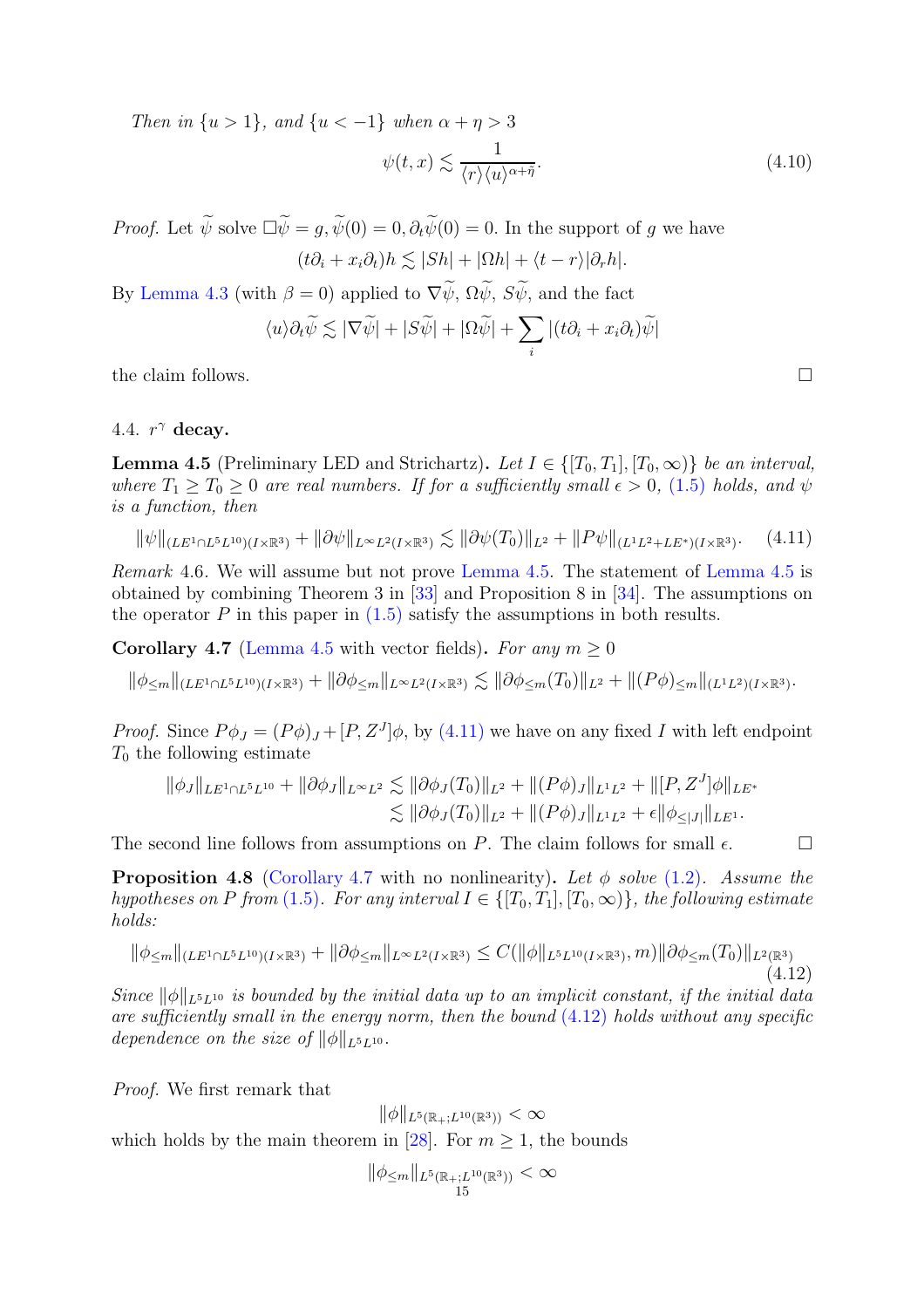can be proven by induction, which we now proceed with. Suppose that for some integer  $m \geq 0, \|\phi_{\leq m}\|_{L^{5}(\mathbb{R}_{+};L^{10}(\mathbb{R}^3))} < \infty$ ; we shall show that  $(4.12)$  holds.

There are intervals  $I_0, \ldots, I_n$  "almost-partitioning"  $[0, \infty)$  with  $t_0 := 0 \in I_0$ , and for  $0 \leq j \leq n-1$ ,  $I_j = [t_j, t_{j+1}]$ , while  $I_n = [t_n, \infty)$ , such that for all j, the following norm obeys the bound

<span id="page-15-1"></span>
$$
\|\phi_{\leq m}\|_{L^{5}(I_{j};L^{10}(\mathbb{R}^{3}))\cap LE^{1}(I_{j}\times\mathbb{R}^{3})} \leq 1/(4C_{\text{Stri}})^{1/4}, \qquad I_{j} := [t_{j}, t_{j+1}] \tag{4.13}
$$

• By [Lemma 4.5,](#page-14-2) we obtain

$$
\|\phi_{\leq m+1}\|_{LE^{1}(I_j)} + \|\phi_{\leq m+1}\|_{L^{5}(I_j;L^{10}(\mathbb{R}^3))} + \|\partial\phi_{\leq m+1}\|_{L^{\infty}(I_j;L^{10}(\mathbb{R}^3))}
$$
  
\n
$$
\leq C_{\text{Stri}} \left( \|\partial\phi_{\leq m+1}(t_j)\|_{L^{2}} + \|(P\phi)_{\leq m+1}\|_{L^{1}(I_j;L^{2}(\mathbb{R}^3))} + \epsilon \|\phi_{\leq m+1}\|_{LE^{1}(I_j)} \right).
$$

(Here, we bounded the commutator in  $LE^*(I_i)$ . Here  $C_{\text{Stri}}$  is the constant from the Strichartz estimate from [Lemma 4.5,](#page-14-2) and  $\epsilon$  from [Section 1](#page-2-1) is chosen sufficiently small.) This estimate implies the estimate

$$
\|\phi_{\leq m+1}\|_{LE^{1}(I_{j})} + \|\phi_{\leq m+1}\|_{L^{5}(I_{j};L^{10}(\mathbb{R}^{3}))} + \|\partial\phi_{\leq m+1}\|_{L^{\infty}(I_{j};L^{2}(\mathbb{R}^{3}))}
$$
  

$$
\leq 2C_{\text{Stri}} \left( \|\partial\phi_{\leq m+1}(t_{j})\|_{L^{2}} + \|\phi_{\leq m}\|_{L^{5}(I_{j};L^{10}(\mathbb{R}^{3}))}^{4} \|\phi_{\leq m+1}\|_{L^{5}(I_{j};L^{10}(\mathbb{R}^{3}))} \right).
$$

• By the hypothesis that  $\|\phi_{\leq m}\|_{L^5(\mathbb{R}_+;L^{10}(\mathbb{R}^3))}$  is finite, we apply [\(4.13\).](#page-15-1) Thus

$$
\|\phi_{\leq m+1}\|_{LE^{1}[t_{j},t_{j+1}]} + \|\phi_{\leq m+1}\|_{L^{5}([t_{j},t_{j+1}];L^{10}(\mathbb{R}^{3}))} + \|\partial\phi_{\leq m+1}\|_{L^{\infty}([t_{j},t_{j+1}];L^{10}(\mathbb{R}^{3}))}
$$
  
\n
$$
\leq C \|\partial\phi_{\leq m+1}(t_{j})\|_{L^{2}}, \quad C = C(\|\phi\|_{L^{5}(\mathbb{R}_{+};L^{10}(\mathbb{R}^{3}))}, m)
$$
  
\n
$$
\leq C \|\partial\phi_{\leq m+1}\|_{L^{\infty}([t_{j-1},t_{j}];L^{2}(\mathbb{R}^{3}))}
$$
  
\n
$$
\leq C \cdot C \|\partial\phi_{\leq m+1}(t_{j-1})\|_{L^{2}}
$$
  
\n
$$
\leq C^{j+1} \|\partial\phi_{\leq m+1}(0)\|_{L^{2}}
$$
\n(4.14)

Here when  $j = n$ , the interval is understood to read  $[t_n, \infty)$ .

• By adding these estimates together, we obtain

 $\|\phi_{\leq m+1}\|_{LE^1(\mathbb{R}_+)} + \|\phi_{\leq m+1}\|_{L^5(\mathbb{R}_+;L^{10}(\mathbb{R}^3))} + \|\partial \phi_{\leq m+1}\|_{L^\infty(\mathbb{R}_+;L^{10}(\mathbb{R}^3))} \leq C^{j+1} \|\partial \phi_{\leq m+1}(0)\|_{L^2}$ which holds because

$$
\|\partial \phi_{\leq m+1}\|_{L^{\infty}(\mathbb{R}_+;L^{10}(\mathbb{R}^3))} \leq \sum_{j=0}^n \|\partial \phi_{\leq m+1}\|_{L^{\infty}(I_j;L^{10}(\mathbb{R}^3))}.
$$

Remark 4.9 (Constants can henceforth depend on the  $L<sup>5</sup>L<sup>10</sup>$  norm of  $\phi$ ). Henceforth, we always allow the implicit constant in estimates to depend on  $\|\phi\|_{L^5L^{10}([0,\infty)\times\mathbb{R}^3)}$ . As a consequence of [Proposition 4.8,](#page-14-1) we have

<span id="page-15-2"></span>
$$
\|\phi_{\leq m}\|_{LE^1([0,\infty)\times\mathbb{R}^3)} \lesssim \|\partial\phi_{\leq m}(0)\|_{L^2(\mathbb{R}^3)}.\tag{4.15}
$$

 $\Box$ 

<span id="page-15-0"></span>In the following theorem and its subsequent application [\(Proposition 4.12\)](#page-19-0) to the pointwise decay problem at hand, we have in mind only an arbitrarily small  $\gamma > 0$ .

**Theorem 4.10** (The r<sup> $\gamma$ </sup> estimate). Let  $\phi$  solve [\(1.2\)](#page-1-0). Let  $\gamma < 2\sigma, \gamma < 1$  and let the potential V satisfy  $V \in S^Z(\epsilon/r^2)$ . Let  $T_2 > T_1 \geq 0$ .<br>16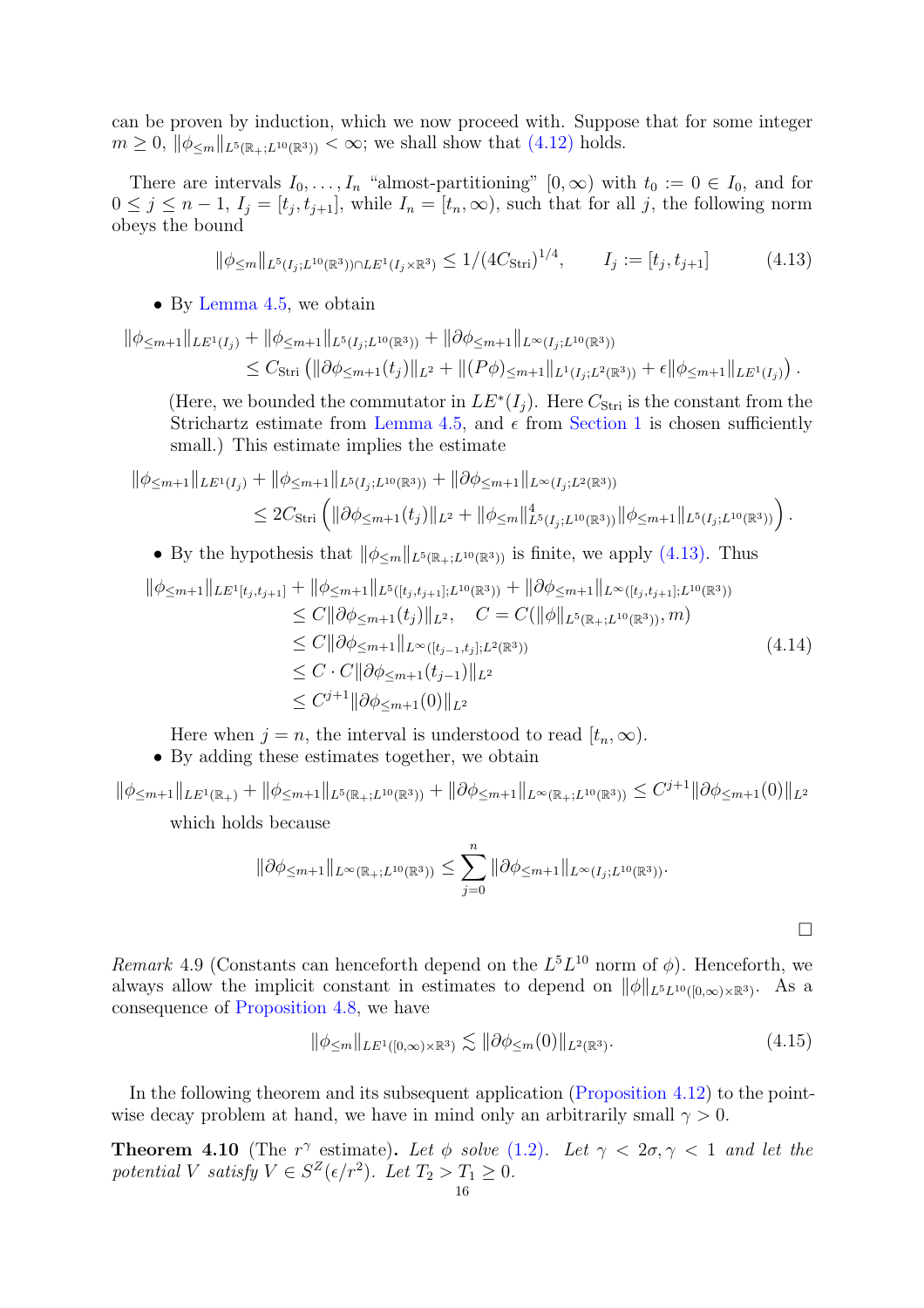For any integer  $m \geq 0$ , we have

$$
A_{\gamma,m} + E_{\phi_{\leq m}}^{\gamma}(T_2) \lesssim_{\|\phi\|_{L^5L^{10}}} E_{\phi_{\leq m}}^{\gamma}(T_1) + \|\partial\phi_{\leq m}\|_{LE(T_1,T_2)}^2 + \|\partial^2\phi_{\leq m}\|_{LE(T_1,T_2)}^2 \tag{4.16}
$$

where the  $A, E$  norms are:

$$
A_{\gamma,m} := \int_{T_1}^{T_2} \int_{\mathbb{R}^3} (\phi_{\leq m})^2 r^{\gamma - 3} + |\bar{\partial} \phi_{\leq m}|^2 r^{\gamma - 1} dx dt
$$

$$
E_{\phi_{\leq m}}^{\gamma}(T_1) := ||r^{\gamma/2}(\partial \phi_{\leq m}, (\partial_v + \frac{1}{2r})\phi_{\leq m}, \frac{\phi_{\leq m}}{r})(T_1)||_{L^2(\mathbb{R}^3)}^2, ||r^{\alpha}(f_1, \dots, f_n)|| := \sum_{j=1}^n ||r^{\alpha}f_j||.
$$

*Proof.* Fix  $m \geq 0$ . Let  $|J| \leq m$ . Fix  $0 \leq T_1 < T_2$ . Let

<span id="page-16-0"></span>
$$
A_{\gamma,J} := \int_{T_1}^{T_2} \int_{\mathbb{R}^3} \phi_J^2 r^{\gamma-3} + |\bar{\partial}\phi_J|^2 r^{\gamma-1} dx dt.
$$

Integrating by parts,

$$
\iint_{[T_1, T_2] \times \mathbb{R}^3} \Box \phi_J(r^{\gamma} \partial_v \phi_J + r^{\gamma - 1} \phi_J) \, dx \, dt = \iint_{[T_1, T_2] \times \mathbb{R}^3} -\frac{\gamma r^{\gamma - 1}}{2} (\partial_v \phi_J)^2 - \frac{1}{2} (2 - \gamma) r^{\gamma - 1} |\partial \phi_J|^2
$$

$$
- \frac{\gamma (1 - \gamma) r^{\gamma - 3}}{2} \phi_J^2 \, dx \, dt + \int_{\mathbb{R}^3} -r^{\gamma} \left[ \frac{1}{2} |\partial \phi_J|^2 + \partial_r \phi_J \partial_t \phi_J + \frac{1}{2} \frac{\phi_J}{r} \partial_t \phi_J \right]_0^T \, dx \tag{4.17}
$$

• We now manipulate the boundary terms to obtain positive definite terms: We have

$$
\int_{\mathbb{R}^3} -r^{\gamma} \frac{1}{2} \frac{\phi_J}{r} \partial_t \phi_J \, dx = \int -r^{\gamma} \frac{1}{2} \frac{\phi_J}{r} (\partial_v - \partial_r) \phi_J \, dx
$$
\n
$$
= \int -r^{\gamma} \frac{1}{2} \frac{\phi_J}{r} \partial_v \phi_J \, dx + \int_{S^2} \int_0^{\infty} r^{\gamma} \frac{1}{2} \frac{\phi_J}{r} \partial_r \phi_J \, r^2 \, dr d\omega
$$
\n
$$
= \int -r^{\gamma} \frac{1}{2} \frac{\phi_J}{r} \partial_v \phi_J \, dx + \int_{S^2} \int_0^{\infty} r^{\gamma} \frac{1}{2} \frac{\phi_J}{r} \partial_r \phi_J \, r^2 \, dr d\omega
$$
\n
$$
= \int -r^{\gamma} \frac{1}{2} \frac{\phi_J}{r} \partial_v \phi_J \, dx + \int_{S^2} \int_0^{\infty} r^{\gamma+1} \frac{1}{4} \partial_r \phi_J^2 \, dr d\omega
$$
\n
$$
= \int -r^{\gamma} \frac{1}{2} \frac{\phi_J}{r} \partial_v \phi_J \, dx + - \int_{S^2} \int_0^{\infty} \frac{\gamma+1}{4} r^{\gamma} \phi_J^2 \, dr d\omega
$$
\n
$$
= \int -r^{\gamma} \frac{1}{2} \frac{\phi_J}{r} \partial_v \phi_J \, dx + \frac{\gamma+1}{4} \int_{\mathbb{R}^3} r^{\gamma} \frac{\phi_J^2}{r^2} \, dx
$$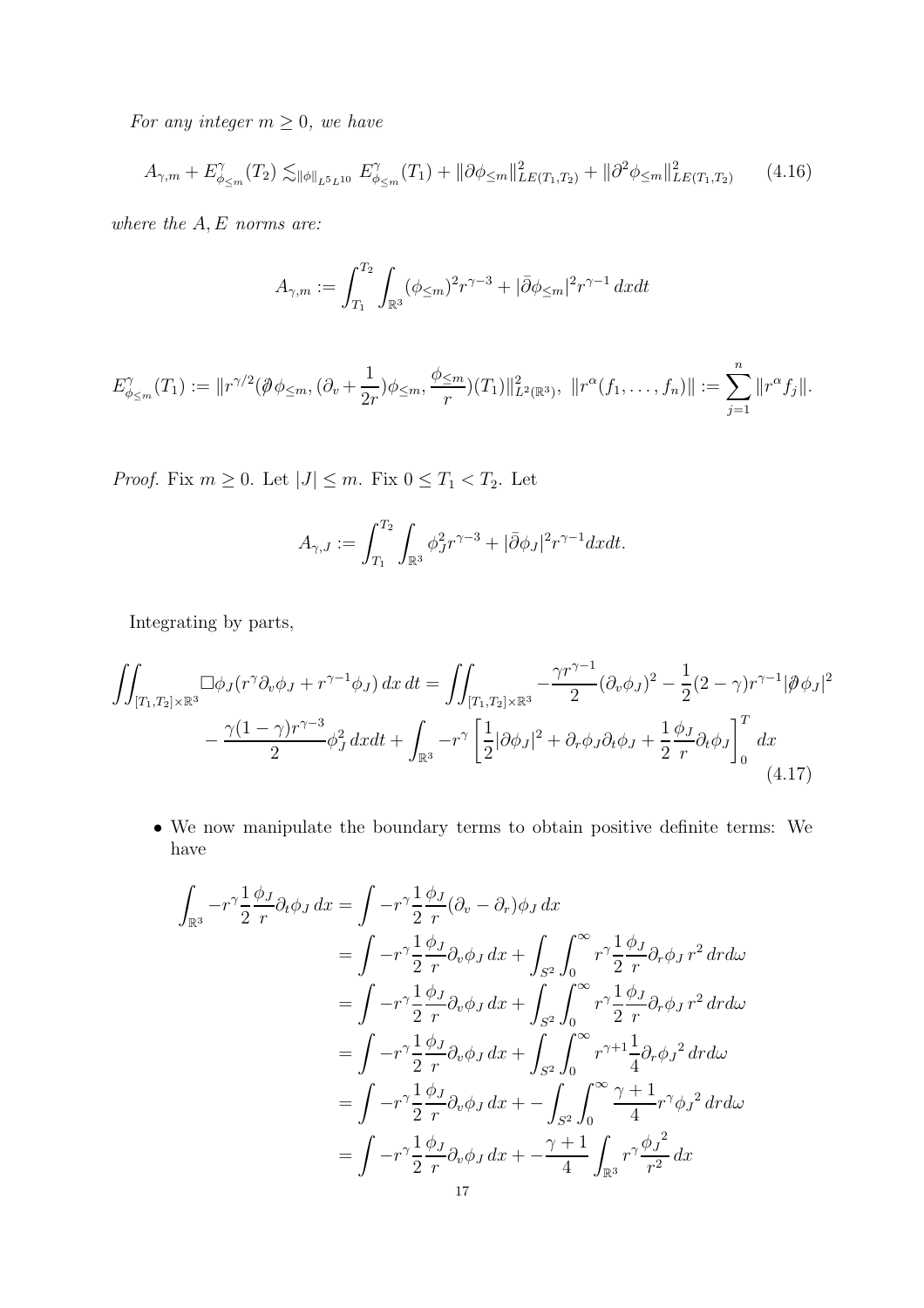Thus,

$$
-\int_{\mathbb{R}^3} r^{\gamma} \left( \frac{1}{2} |\partial \phi_J|^2 + \frac{1}{2} (\partial_v \phi_J)^2 + \frac{\gamma + 1}{4} \frac{\phi_J^2}{r^2} + \frac{1}{2} \frac{\phi_J}{r} \partial_v \phi_J \right)_{T_1}^{T_2} dx
$$
  
\n
$$
= -\int_{\mathbb{R}^3} r^{\gamma} \left( \frac{1}{2} |\partial \phi_J|^2 + \left[ \frac{1}{2} (\partial_v \phi_J)^2 + \frac{1}{8} \frac{\phi_J^2}{r^2} + \frac{1}{2} \frac{\phi_J}{r} \partial_v \phi_J \right] + \left( \frac{\gamma}{4} + \frac{1}{8} \right) \frac{\phi_J^2}{r^2} \right)_{T_1}^{T_2} dx
$$
  
\n
$$
= -\int_{\mathbb{R}^3} r^{\gamma} \left( \frac{1}{2} |\partial \phi_J|^2 + \frac{1}{2} \left[ \partial_v \phi_J + \frac{\phi_J}{2r} \right]_{T_1}^{T_2} + \left( \frac{\gamma}{4} + \frac{1}{8} \right) \frac{\phi_J^2}{r^2} \right)_{T_1}^{T_2} dx
$$
\n(4.18)

• We shall now prove by induction the claim that

<span id="page-17-2"></span>
$$
\int_{\mathbb{R}_+} \int_{\mathbb{R}^3} (\phi_{\leq m})^2 r^{\gamma - 3} dx dt \leq C
$$

where  $C$  is a constant depending on the initial data. We make use of the defocusing sign of the nonlinearity. We have

$$
\iint \phi^5(r^{\gamma}\partial_v\phi + r^{\gamma-1}\phi) dxdt = \int_{\mathbb{R}^3} r^{\gamma}\frac{\phi^6}{6} \Big|_0^T dx + \iint \left(\frac{2}{3} - \frac{\gamma}{6}\right) r^{\gamma-1}\phi^6 dxdt
$$

Note that both terms are nonnegative for our range of small  $\gamma$  (indeed any  $\gamma$  < 4). This implies (for our range of small  $\gamma$ )

<span id="page-17-0"></span>
$$
\int_0^\infty \int_{\mathbb{R}^3} r^{\gamma - 1} \phi^6 \, dx dt < \infty \tag{4.19}
$$

(because  $T_1$  and  $T_2$  were arbitrary); and it also establishes the claim for the base case value  $m = 0$ .

Suppose that for some  $m \geq 0$ ,

<span id="page-17-1"></span>
$$
\int_0^\infty \int_{\mathbb{R}^3} (\phi_{\leq m})^2 r^{\gamma - 3} dx dt < \infty.
$$

Then, letting  $M\phi_J = r^{\gamma}(\partial_v \phi_J + r^{-1}\phi_J)$  and  $|J| = m + 1$ ,

$$
\int_{T_1}^{T_2} \int_{\mathbb{R}^3} (\phi^5)_J M \phi_J dx dt = \int r^{(\gamma - 1)/2} M \phi_J \cdot r^{(\gamma + 1)/2} (\phi^5)_J dx dt \qquad (4.20)
$$
  

$$
\lesssim \epsilon' \int r^{\gamma - 1} \Big( (\partial_v \phi_J)^2 + (r^{-1} \phi_J)^2 \Big) dx dt + \frac{1}{\epsilon'} \int r^{\gamma + 1} ((\phi^5)_J)^2 dx dt \qquad (4.21)
$$

for some small  $\epsilon' > 0$ . We treat that term perturbatively and absorb it to the left hand side. Then we note that:

– In the case when there is no single factor in the nonlinearity that has  $m + 1$ vector fields falling on it, we have by [\(3.4\)](#page-10-0)

$$
\int r^{\gamma+1} (\phi^5)_J)^2 dx dt \lesssim \int r^{\gamma-3} A^8 (\phi_{\leq m})^2 dx dt, \quad A := \|\phi_{\leq m+n}\|_{LE^1(\mathbb{R}_+)}
$$

which is bounded by a constant depending on the initial data by the induction hypothesis.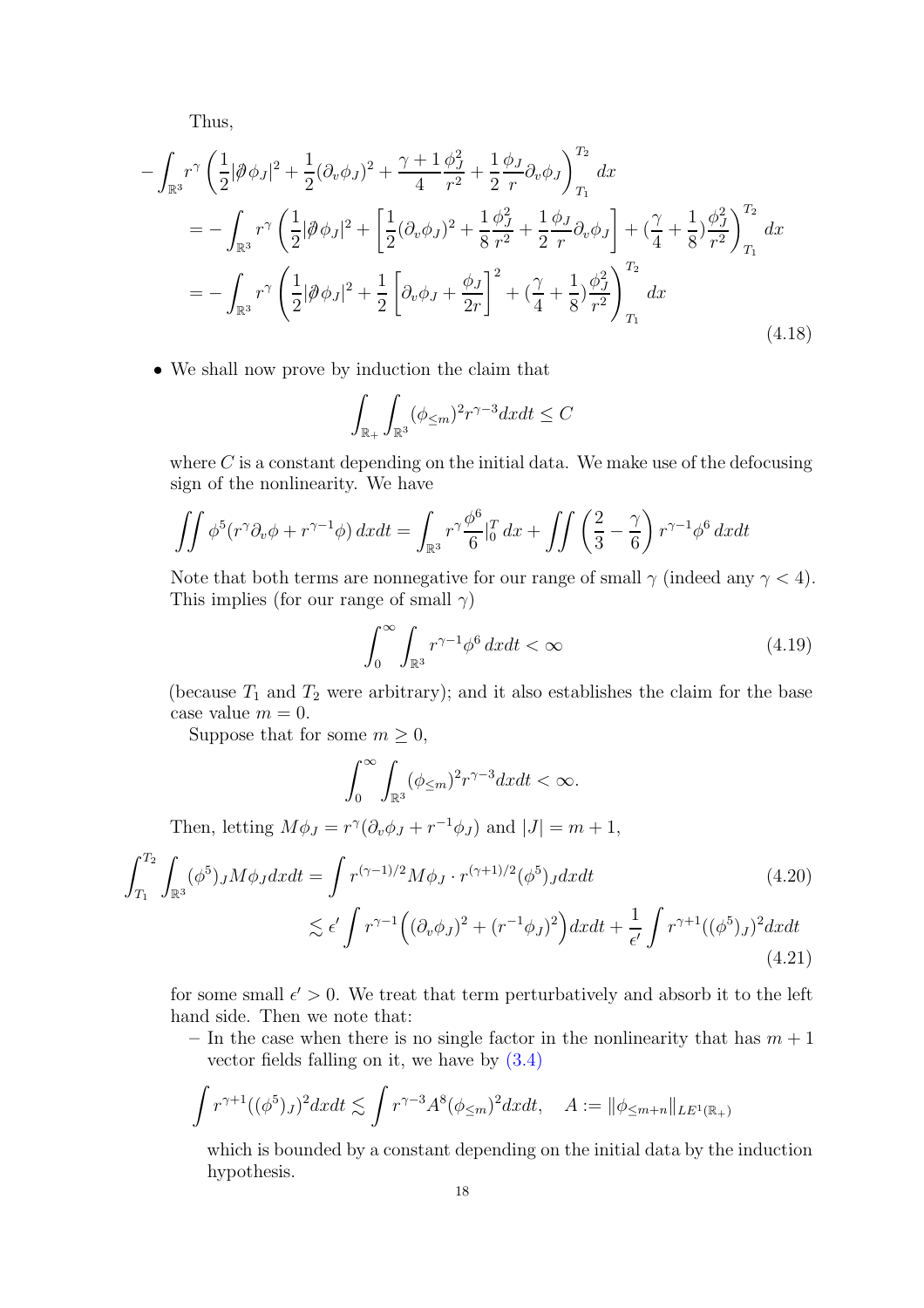– If there is a factor with  $m+1$  fields falling on it, we return to  $(4.20)$  and use  $(4.19).$ 

$$
\int \phi^4 r^{\gamma - 1} \phi_J^2 dx dt \le \epsilon' \int r^{\gamma - 2} \phi_J^4 + \frac{1}{\epsilon'} \int r^{\gamma} \phi^8 \le \epsilon' \int r^{\gamma - 3} A^2 \phi_J^2 + \frac{1}{\epsilon'} A^2 \int r^{\gamma - 1} \phi^6
$$

for some small  $\epsilon' > 0$ . We again used  $(3.4)$ . We absorb the small term to the left hand side, and the other term is bounded by a constant depending on the initial data, from [\(4.19\).](#page-17-0)

• (1) Here, in dealing with the potential V, we assume only that  $V \in S^Z(\epsilon r^{-2})$ . We have:

$$
\int_{T_1}^{T_2} \int_{\mathbb{R}^3} |V_{\leq m} \phi_{\leq m} r^{\gamma} (\partial_v \phi_J + \frac{\phi_J}{r})| \, dx dt \lesssim \epsilon \int \frac{1}{r^{2-\gamma}} |\phi_{\leq m}| (|\partial_v \phi_J| + |\frac{\phi_J}{r}|) \, dx dt
$$
  

$$
\lesssim \epsilon \int \frac{(\phi_{\leq m})^2 + \phi_J^2}{r^{3-\gamma}} + \frac{|\partial_v \phi_J|^2}{r^{1-\gamma}} \, dx dt
$$
  

$$
\lesssim \epsilon A_{\gamma,m}
$$
 (4.22)

<span id="page-18-0"></span>If 
$$
B \in S^Z(\langle r \rangle^{-1-\sigma_B})
$$
 and  $2\sigma_B > \gamma$ :  
\n
$$
\int_{T_1}^{T_2} \int_{\mathbb{R}^3} |B_{\leq m} \partial \phi_{\leq m} r^{\gamma-1} \phi_J| dx dt \lesssim \int \frac{1}{\langle r \rangle^{1+\sigma_B}} |\partial \phi_{\leq m} r^{\gamma-1} \phi_J|
$$
\n
$$
\lesssim \frac{1}{\epsilon} \int \frac{|\partial \phi_{\leq m}|^2}{\langle r \rangle^{1+2\sigma_B-\gamma}} + \epsilon \int r^{\gamma-3} \phi_J^2 \qquad (4.23)
$$
\n
$$
\lesssim \frac{1}{\epsilon} ||\phi_{\leq m}||^2_{LE^1(T_1, T_2)} + \epsilon A_{\gamma, J}
$$

The bound on  $\int |B_{\leq m}\partial \phi_{\leq m}r^{\gamma}| \cdot |\bar{\partial}\phi_J| dxdt$  is similar.

(2) We consider now all of the terms that involve the metric  $h^{\alpha\beta}$ . We may schematically write this as  $\int (|\partial h_{\leq m}\partial \phi_{\leq m}|+|h_{\leq m}\partial^2 \phi_{\leq m}|)r^{\gamma}(\frac{|\phi_J|}{r}+|\partial_v \phi_J|)dxdt$ , where  $|J| = m$ .

$$
\int_{T_1}^{T_2} \int_{\mathbb{R}^3} (|\partial h_{\leq m} \partial \phi_{\leq m}| + |h_{\leq m} \partial^2 \phi_{\leq m}|) r^{\gamma} (\frac{|\phi_J|}{r} + |\partial_v \phi_J|) dx dt
$$
  
\n
$$
\lesssim \epsilon \int \frac{1}{\langle r \rangle^{1+\sigma}} r^{\gamma} (|\partial \phi_{\leq m}| + |\partial^2 \phi_{\leq m}|) (|r^{-1}\phi_J| + |\partial_v \phi_J|) dx dt
$$
  
\n
$$
\lesssim \epsilon \int \frac{r^{\frac{\gamma+1}{2}}}{\langle r \rangle^{1+\sigma}} (|\partial \phi_{\leq m}| + |\partial^2 \phi_{\leq m}|) \cdot r^{\frac{\gamma-1}{2}} (|r^{-1}\phi_J| + |\partial_v \phi_J|) dx dt
$$
  
\n
$$
\lesssim \epsilon \int \frac{1}{\langle r \rangle^{2+2\sigma}} r^{\gamma+1} (|\partial \phi_{\leq m}| + |\partial^2 \phi_{\leq m}|)^2 dx dt + \epsilon A_{\gamma,J}
$$
  
\n
$$
\lesssim \epsilon ||\partial \phi_{\leq m}||_{LE(T_1,T_2)}^2 + \epsilon ||\partial^2 \phi_{\leq m}||_{LE(T_1,T_2)}^2 + \epsilon A_{\gamma,J} \text{ if } 2\sigma > \gamma
$$
  
\nwhich we can control using (4.15) if we assume  $2\sigma > \gamma$ .

Taking the sum of [\(4.17\),](#page-16-0) [\(4.18\)](#page-17-2) and [\(4.22\)](#page-18-0) to [\(4.24\)](#page-18-1) over all  $|J| \leq m$ , i.e.  $\sum_{|J| \leq m}$  $((4.17), (4.18)$  $((4.17), (4.18)$  $((4.17), (4.18)$  and  $(4.22)$  to  $(4.24)$ , and taking into account our argument for the nonlinear terms as well, we get

$$
A_{\gamma,m} + E_{\phi_{\leq m}}^{\gamma}(T) \lesssim E_{\phi_{\leq m}}^{\gamma}(0) + \|\phi_{\leq m}\|_{LE^{1}(T_1,T_2)}^{2} + \|\partial^{2}\phi_{\leq m}\|_{LE(T_1,T_2)}^{2}.
$$

<span id="page-18-1"></span> $\Box$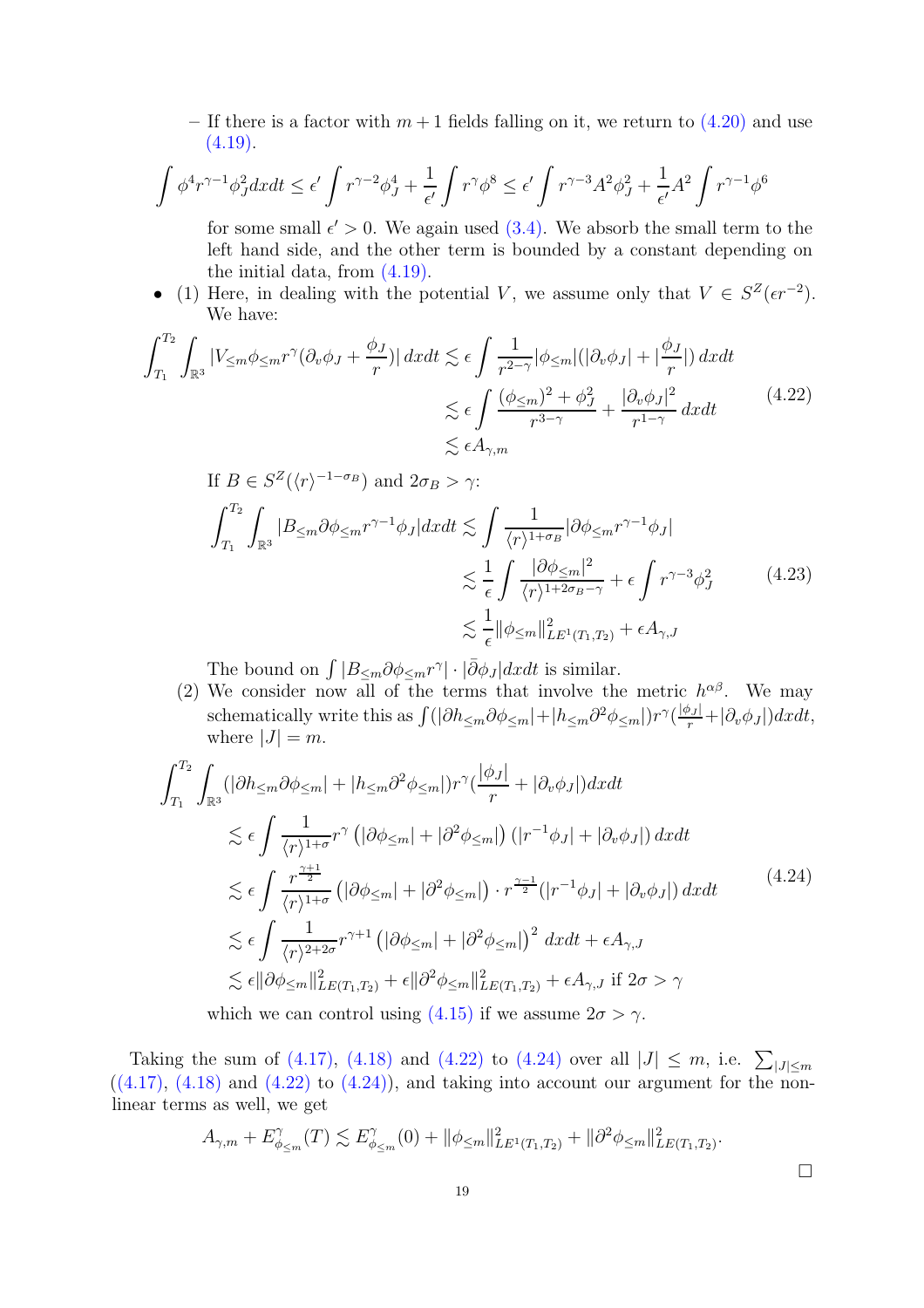Thus we used [Section 1'](#page-2-1)s assumptions to obtain finiteness of the local energy norms  $\|\phi_{\leq m}\|_{LE^1(\mathbb{R}_+\times\mathbb{R}^3)}$ , and now we have, in particular, showed that

$$
\int_0^{\infty} \int_{\mathbb{R}^3} (\phi_{\leq m})^2 r^{\gamma - 3} dx dt \lesssim E_{\phi_{\leq m}}^{\gamma}(0) + ||\partial \phi_{\leq m+1}(0)||_{L^2}^2 \leq C_0
$$

<span id="page-19-4"></span>where  $C_0$  is a constant depending only on initial data.

**Lemma 4.11.** Recall [Definition 2.1.](#page-9-1) Let  $v_+ := \langle s + \rho \rangle$  where  $(\rho, s) \in D_{tr}$ . Then

<span id="page-19-2"></span>
$$
||v_+^{-1}||_{L^2(D_{tr}^{R \in \mathcal{R}_1})} \lesssim 1,
$$
\n(4.25)

<span id="page-19-3"></span>
$$
\|v_+^{-1}\|_{L^2(D_{tr}^{R\in\mathcal{R}_2})} \lesssim \left(\frac{\langle u \rangle}{R}\right)^{\frac{1}{2}}.\tag{4.26}
$$

<span id="page-19-0"></span>*Proof.*  $(4.25)$  and  $(4.26)$  follow from [Lemma 4.3.](#page-13-0)

<span id="page-19-5"></span>

**Proposition 4.12** (Application of the r<sup> $\gamma$ </sup> estimate). Let  $\phi$  solve  $P\phi = \phi^5$ . Assume the hypotheses on  $\gamma$  in [Theorem 4.10](#page-15-0) and also [\(1.4\)](#page-2-4).

<span id="page-19-6"></span>
$$
|\langle r \rangle (\phi_3)_{\leq m}| \lesssim \langle u \rangle^{1/2 - \gamma/2}, \quad u > 1 \tag{4.27}
$$

$$
|(\phi_3)_{\leq m}| \lesssim r^{-\frac{1}{2} - \frac{\gamma}{2}}, \quad u < -1 \tag{4.28}
$$

<span id="page-19-1"></span>*Remark* 4.13. If  $\gamma \geq 1$ , then for  $u < -1$  this theorem would instead conclude

$$
(\phi_3)_{\leq m} \lesssim r^{-1} \langle u \rangle^{-\frac{1}{2}(\gamma - 1)}.
$$

*Proof.* • Let  $u > 1$ . We now show

$$
\int_{D_{tr}} \rho H_3 \, dA \lesssim \langle u \rangle^{1/2 - \gamma/2}, \quad H_3(t, r) := \sum_{k=0}^2 \|\Omega^k(\phi^5)_{\leq m}(t, r\omega)\|_{L^2(\mathbb{S}^2)}.
$$

We have

$$
\int_{D_{tr}^R} \rho H_3 \, dA \lesssim \int_{D_{tr}^R} \rho \frac{1}{\langle s + \rho \rangle^2} \|\phi_{\leq m+n} \|_{L^2(\mathbb{S}^2)} \, dA
$$
\n
$$
\lesssim \int_{D_{tr}^R} \frac{1}{v_+} \|\phi_{\leq m+n} \|_{L^2(\mathbb{S}^2)} \, dA
$$
\n
$$
\lesssim \|v_+^{-1}\|_{L^2(D_{tr}^R)} \|\phi_{\leq m+n} \|_{L^2_{\rho,s,\omega}}
$$
\n
$$
\lesssim \|v_+^{-1}\|_{L^2(D_{tr}^R)} \cdot \frac{1}{R} \frac{1}{R^{(\gamma-3)/2}} C_0
$$
\n(4.29)

where  $C_0$  is a constant depending on the initial data. The first line follows by [\(3.4\)](#page-10-0) and the last line follows by [Theorem 4.10.](#page-15-0)

(1) Let RHS denote "the right-hand side of." By [Lemma 4.11,](#page-19-4)

$$
\sum_{R \in \mathcal{R}_1} \text{RHS}(4.29) \lesssim \langle u \rangle^{1/2 - \gamma/2}, \quad \gamma \in (0, 1).
$$

(2) Fix  $R \in \mathcal{R}_2$ . By [Lemma 4.11](#page-19-4) we have

$$
\mathrm{RHS}(4.29) \lesssim \left(\frac{\langle u \rangle}{R}\right)^{\frac{1}{2}} \frac{1}{R} \frac{1}{R^{(\gamma - 3)/2}} = \langle u \rangle^{1/2} R^{-\gamma/2}.
$$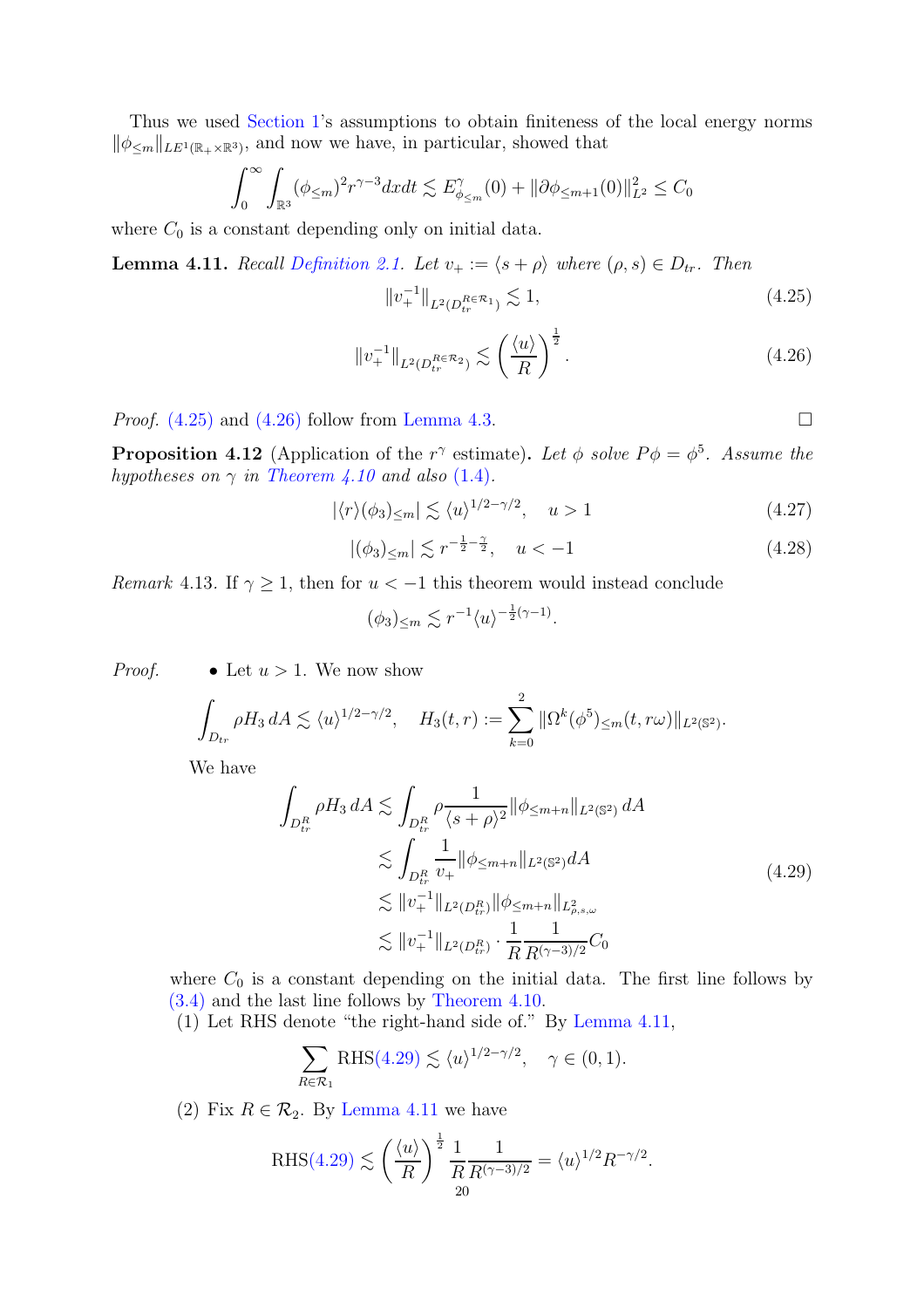Then we have

$$
\sum_{R \in \mathcal{R}_2} \text{RHS}(4.29) \lesssim \langle u \rangle^{1/2 - \gamma/2}, \text{ valid for } \gamma \in (0, \infty).
$$

This finishes the proof of [\(4.27\).](#page-19-6)

• Let  $u < -1$ .

$$
\int_{D_{tr}} \rho H_3 dA \lesssim \int_{D_{tr}} \rho^{\frac{\gamma-1}{2}} \|\phi_{\leq m+n}\|_{L^2_{\omega}} \cdot \rho^{\frac{3-\gamma}{2}} \|\phi_{\leq m+n}\|_{L^{\infty}_{\omega}}^4 dA
$$
  

$$
\lesssim \left(\int \rho^{3-\gamma} \|\phi_{\leq m+n}\|_{L^{\infty}_{\omega}}^8 dA\right)^{\frac{1}{2}}
$$
  

$$
\lesssim \left(r^{1-\gamma}\right)^{\frac{1}{2}}.
$$

The second line follows from [Theorem 4.10.](#page-15-0) The third line follows from [\(3.4\),](#page-10-0) [Lemma 4.3](#page-13-0) and the assumption  $\gamma < 1$ .

 $\Box$ 

# 5. THE ITERATION IN  $\{u < -1\}$

<span id="page-20-3"></span><span id="page-20-0"></span>Theorem 5.1. If  $u < -1$ , then

$$
\phi_{\leq m} \lesssim \langle r \rangle^{-1} \langle u \rangle^{-1 - \min(\sigma, 2)},
$$

Here  $\sigma$  denotes the original value of  $\sigma$  taken from [Theorem 1.1.](#page-2-0)

*Proof.* We begin with the bounds in  $(3.4)$  and [Propositions 3.5](#page-10-2) and [4.12,](#page-19-0) which in the outside region translate to

<span id="page-20-1"></span>
$$
\phi_{\leq m+n} \lesssim \frac{\langle u \rangle^{1/2}}{\langle r \rangle}, \quad \partial \phi_{\leq m+n} \lesssim \frac{1}{\langle r \rangle \langle u \rangle^{1/2}}, \quad \phi_{\leq m+n} \lesssim \frac{\langle u \rangle^{1/2 - \gamma/2}}{\langle r \rangle}.
$$
 (5.1)

For simplicity, we shall use the first (far left)  $\phi_{\leq m+n}$  bound for  $\phi_1$  and the other (far right)  $\phi_{\leq m+n}$  bound for  $\phi_3$ . Since  $\langle u \rangle \leq \langle r \rangle$ , [\(5.1\)](#page-20-1) can be weakened to

<span id="page-20-2"></span>
$$
\phi_{\leq m+n} \lesssim \frac{1}{\langle r \rangle^{1/2}}, \quad \partial \phi_{\leq m+n} \lesssim \frac{1}{\langle r \rangle^{1/2} \langle u \rangle}, \quad \phi_{\leq m+n} \lesssim \frac{1}{\langle r \rangle^{1/2 + \gamma/2}} \tag{5.2}
$$

Recall the decomposition [\(4.5\)](#page-12-0), and let

$$
H_i = \sum_{k=0}^{2} \|\Omega^k(G_i)_{\leq n}(t, r\omega)\|_{L^2(\mathbb{S}^2)}.
$$

Let  $\sigma$  denote the reduced, irrational number mentioned in [Remark 4.2](#page-12-2) until stated otherwise. We thus have, using  $(5.2)$ :

$$
H_1 \lesssim \frac{1}{\langle r \rangle^{5/2+\sigma}}, \quad \partial_t H_2 \lesssim \frac{1}{\langle r \rangle^{3/2+\sigma} \langle u \rangle}, \quad H_3 \lesssim \frac{1}{\langle r \rangle^{5/2+5/2\gamma}}.
$$

By [\(4.8\)](#page-13-4) with  $\alpha = 5/2 + \sigma$ ,  $\beta = 0$ , and  $\eta = 0$ , we obtain

$$
(\phi_1)_{\leq m+n} \mathop{}_{\textstyle \sim}^{\textstyle <} r^{-1/2-\sigma}
$$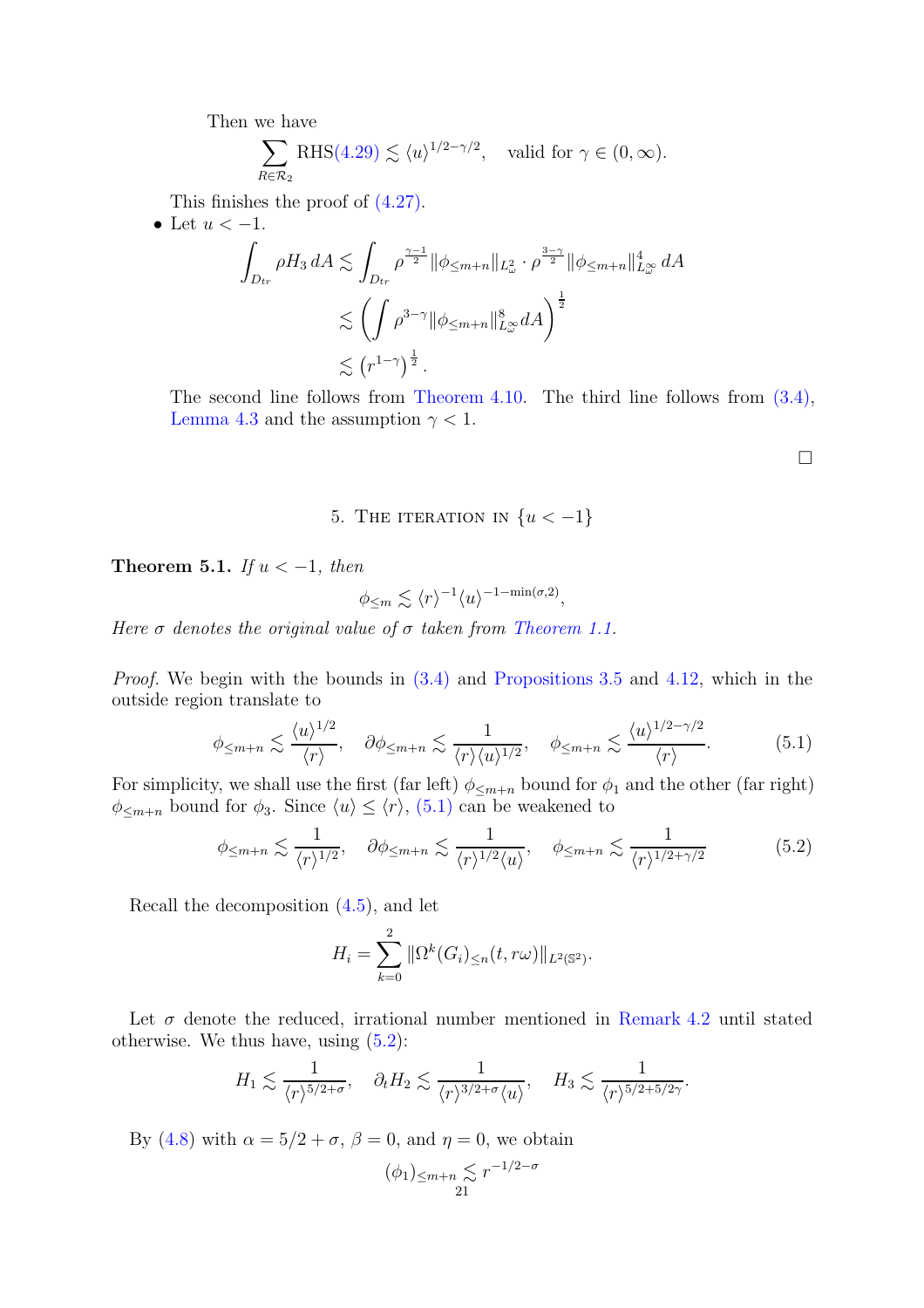which gains a factor of  $\langle r \rangle^{-\sigma}$  compared to [\(5.2\)](#page-20-2). Similarly [\(4.8\)](#page-13-4) with  $\alpha = 3/2 + \sigma$ ,  $\beta = 0$ , and  $\eta = 1$  yields

$$
(\phi_2)_{\leq m+n} \lesssim r^{-1/2-\sigma}
$$

Finaly, [\(4.8\)](#page-13-4) with  $\alpha = 2 + 2\gamma$ ,  $\beta = 0$ ,  $\eta = 1/2$  yields

$$
(\phi_3)_{\leq m+n} \lesssim r^{-1/2-2\gamma}.
$$

The three inequalities above, combined with [Proposition 3.5,](#page-10-2) give the following improved bounds (by a factor of  $\langle r \rangle^{-\sigma'}$  where  $\sigma' := \min(2\gamma, \sigma)$ ).

$$
\phi_{\leq m+n} \lesssim \frac{1}{\langle r \rangle^{1/2+\sigma'}}, \quad \partial \phi_{\leq m+n} \lesssim \frac{1}{\langle r \rangle^{1/2+\sigma'} \langle u \rangle}.
$$
 (5.3)

We now repeat the iteration, replacing  $\alpha$  by  $\alpha + \sigma'$  and applying [\(4.8\)](#page-13-4). The process stops after  $\lfloor \frac{1}{2\sigma'} \rfloor$  steps, when  $(4.8)$ , combined with [Proposition 3.5](#page-10-2) yield

<span id="page-21-0"></span>
$$
\phi_{\leq m+n} \lesssim \frac{1}{\langle r \rangle}, \quad \partial \phi_{\leq m+n} \lesssim \frac{1}{\langle r \rangle \langle u \rangle}.
$$
 (5.4)

We now switch to using [\(4.7\)](#page-13-2) for  $\phi_1$  and  $\phi_3$ , and [\(4.10\)](#page-14-5) for  $\phi_2$ . Note that [\(5.4\)](#page-21-0) implies

$$
H_1 \lesssim \frac{1}{\langle r \rangle^{3+\sigma}}, \quad H_2 \lesssim \frac{1}{\langle r \rangle^{2+\sigma}}, \quad H_3 \lesssim \frac{1}{\langle r \rangle^5}.
$$

By [\(4.7\)](#page-13-2) with  $\alpha = 2 + \sigma$ ,  $\beta = 1$ , and  $\eta = 0$ , we obtain

$$
(\phi_1)_{\leq m+n} \lesssim r^{-1} \langle u \rangle^{-\sigma}
$$

Similarly [\(4.10\)](#page-14-5) with  $\alpha = 2 + \sigma$ , and  $\eta = 0$  yields

$$
(\phi_2)_{\leq m+n} \lesssim r^{-1} \langle u \rangle^{-\sigma}
$$

Finally, [\(4.7\)](#page-13-2) with  $\alpha = 5$ ,  $\beta = 0$ , and  $\eta = 0$  yields

$$
(\phi_3)_{\leq m+n} \lesssim r^{-1} \langle u \rangle^{-2}
$$

We now repeat the iteration. We can continue improving the decay rates of  $\phi_1$  and  $\phi_2$ all the way to

<span id="page-21-1"></span>
$$
(\phi_1)_{\leq m}, (\phi_2)_{\leq m} \lesssim r^{-1} \langle u \rangle^{-1-\sigma}.
$$
\n(5.5)

For  $\phi_3$ , we note that after the bounds  $(\phi_1)_{\leq m+n}, (\phi_2)_{\leq m+n} \lesssim r^{-1} \langle u \rangle^{-1/5-}$  are obtained, we have

<span id="page-21-2"></span>
$$
(\phi_3)_{\leq m+n} \lesssim r^{-1} \langle u \rangle^{-3}.
$$
\n(5.6)

By  $(5.5)$  and  $(5.6)$  we now have, for the *original* value of  $\sigma$  from [Theorem 1.1,](#page-2-0)

$$
H_1 \lesssim \frac{1}{\langle r \rangle^{3+\sigma} \langle u \rangle^{1+}}, \quad H_2 \lesssim \frac{1}{\langle r \rangle^{2+\sigma} \langle u \rangle^{1+}}, \quad H_3 \lesssim \frac{1}{\langle r \rangle^5 \langle u \rangle^{1+}}.
$$

Using  $(4.7)$  and  $(4.10)$  now completes the proof.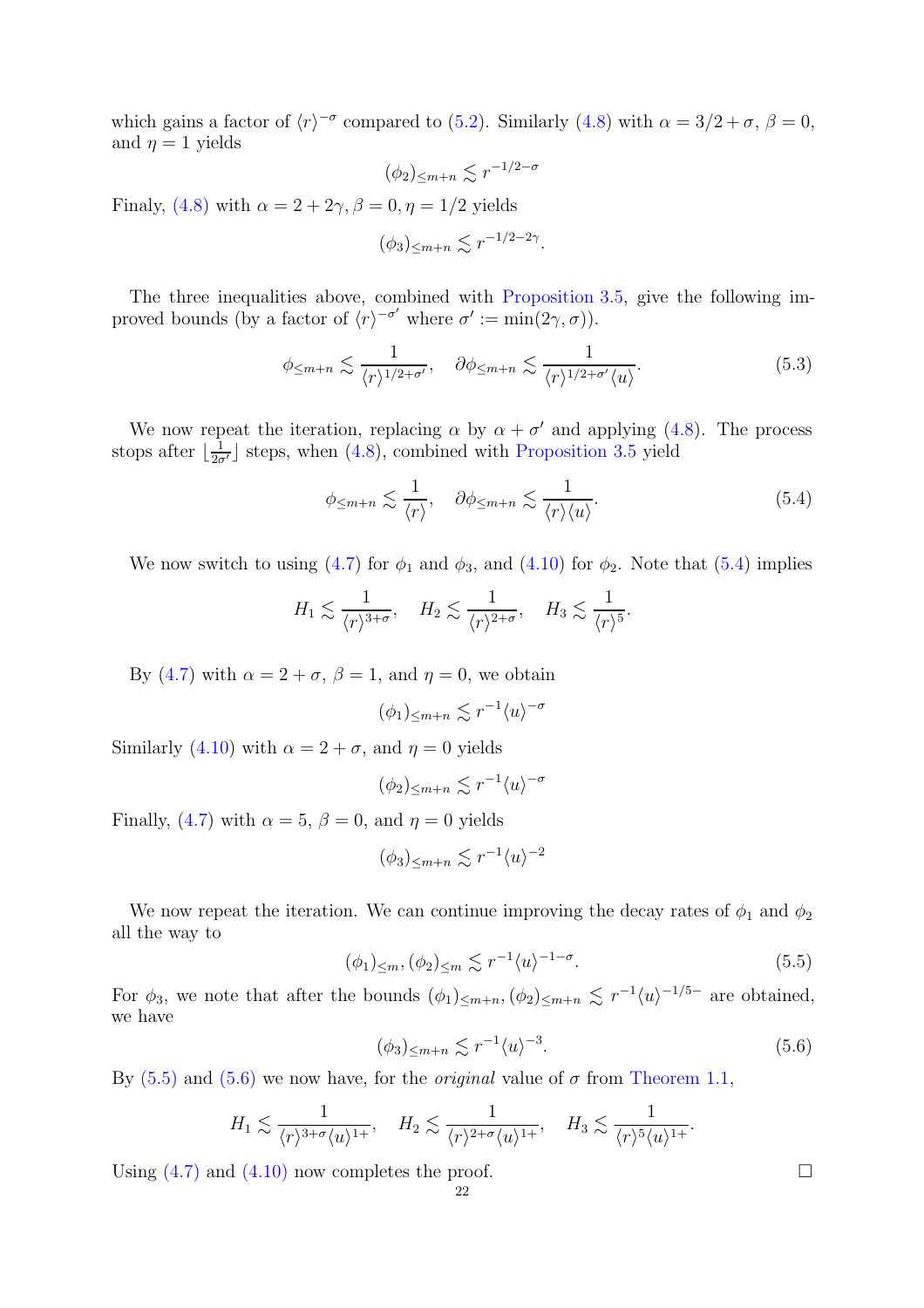### 6. THE ITERATION IN  $\{u > 1\}$

<span id="page-22-0"></span>6.1. Converting r decay to t decay. The pointwise decay rates for the solution and its vector fields obtained from the estimates for the fundamental solution (see [Section 4.3\)](#page-13-5) are by themselves insufficient for completing the iteration. We show below that if the  $\langle r \rangle^{-1}$  decay from the fundamental solution is converted into  $\langle t \rangle^{-1}$ , then the iteration does work.

### <span id="page-22-2"></span>Lemma 6.1.

$$
\|\phi_{\leq m}\|_{LE^1(C_T^{<3T/4})} \lesssim T^{-1} \|\langle r \rangle \phi_{\leq m+n}\|_{LE^1(C_T^{<3T/4})} + \|(\phi^5)_{\leq m+n}\|_{LE^*(C_T^{<3T/4})}
$$

We only sketch the proof of [Lemma 6.1](#page-22-2) here, and refer the reader to [\[26\]](#page-25-0) or [\[37\]](#page-25-7) for details. We may assume that  $\phi$  is supported in  $C_T^{<3T/4}$  $T^{\zeta_{3I/4}}$ . By the local energy decay estimate, we control  $\|\phi_{\leq m}\|_{LE^1(C_T^{<3T/4})}$  by an energy term plus  $\|(\phi^5)_{\leq m}\|_{LE^*(C_T^{<3T/4})}$ . Then averaging in time is used to bound the energy term by the  $LE^1$  norm, leading to the desired estimate.

<span id="page-22-1"></span>The next proposition uses [Lemma 6.1](#page-22-2) to obtain better pointwise decay for the solution and its vector fields in the region  $\{r < t/2\}$ .

**Proposition 6.2.** Let  $\phi$  solve [\(1.2\)](#page-1-0). Let  $\delta > 0$ . Assume that

<span id="page-22-3"></span>
$$
\phi_{\leq M}|_{r\leq 3t/4} \lesssim \langle r \rangle^{-1} \langle u \rangle^{1/2 - n\delta}, \quad \phi_{\leq M}|_{r\leq 3t/4} \lesssim \langle t \rangle^{-1} \langle u \rangle^{1/2 - (n-1)\delta}, \quad n \geq 1 \tag{6.1}
$$

.

for an M that is sufficiently larger than m. Then we have

$$
\phi_{\leq m}|_{C_T^{<3T/4}} \lesssim \langle t \rangle^{-1} \langle u \rangle^{1/2 - n\delta}
$$

Proof. By [Proposition 3.5](#page-10-2) and  $(6.1)$ ,

$$
T^{-1} \|\langle r \rangle \phi_{\leq m+n} \|_{LE^1} \lesssim T^{-1} \|\phi_{\leq m+n} \|_{LE} \lesssim T^{-q}, \quad q = n\delta.
$$

Fix  $n \geq 1$ . For  $A_{R=1}$ , we use the latter bound in [\(6.1\)](#page-22-3) to obtain

$$
\|(\phi^5)_{\leq m+n}\|_{L^2[T,2T]L^2(A_{R=1})} \lesssim T^{-2-5(n-1)\delta}.
$$

For  $A_R$ ,  $R > 1$ , we use the former bound and the latter bound in [\(6.1\)](#page-22-3) in a three-to-two ratio (respectively). This yields

$$
\|\langle r\rangle^{\frac{1}{2}}(\phi^5)_{\leq m+n}\|_{L^2[T,2T]L^2(A_R)} \lesssim (T^{-10n\delta+6\delta})^{\frac{1}{2}} = T^{-5n\delta+3\delta}, \quad R > 1.
$$

Therefore [Lemma 6.1](#page-22-2) implies, after the dyadic sum,

$$
\|\phi_{\leq m}\|_{LE^1(C_T^{<3T/4})} \lesssim T^{-n\delta}
$$

and the conclusion now follows by [Lemma 3.2.](#page-9-2)

#### 6.2. The iteration.

**Theorem 6.3.** If  $u > 1$ , then

$$
\phi_{\leq m} \lesssim \langle v \rangle^{-1} \langle u \rangle^{-1-\min(\sigma,2)}.
$$

Here  $\sigma$  denotes the original value of  $\sigma$  taken from [Theorem 1.1.](#page-2-0)

.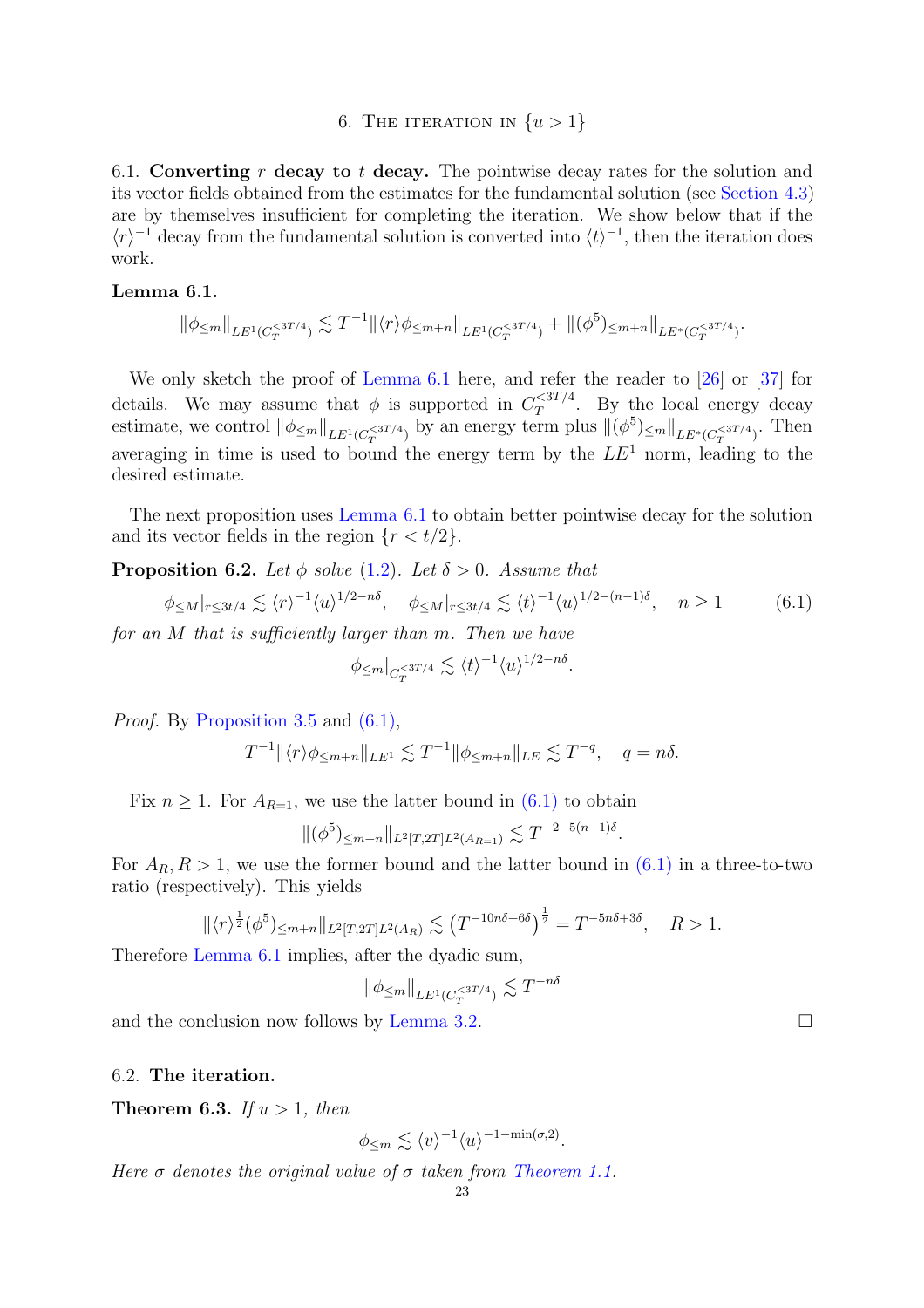*Proof.* As before, we begin with the bounds in  $(3.4)$  and [Propositions 3.5](#page-10-2) and [4.12,](#page-19-0) which in the inside region translate to

<span id="page-23-1"></span>
$$
\phi_{\leq m+n} \lesssim \frac{\langle u \rangle^{1/2}}{\langle t \rangle}, \quad \partial \phi_{\leq m+n} \lesssim \frac{1}{\langle r \rangle \langle u \rangle^{1/2}}, \quad \phi_{\leq m+n} \lesssim \frac{\langle u \rangle^{1/2 - \gamma/2}}{\langle t \rangle} \tag{6.2}
$$

where again for simplicity we use the far left  $\phi_{\leq m+n}$  bound for  $\phi_1$  and the far right  $\phi_{\leq m+n}$ bound for  $\phi_3$ .

Let  $\sigma$  denote the reduced, irrational number mentioned in [Remark 4.2](#page-12-2) until stated otherwise. We thus have, using  $(6.2)$ :

$$
H_1 \lesssim \frac{\langle u \rangle^{1/2}}{\langle r \rangle^{2+\sigma} \langle t \rangle}, \quad \partial_t H_2 \lesssim \frac{1}{\langle r \rangle^{1+\sigma} \langle t \rangle \langle u \rangle^{1/2}}, \quad H_3 \lesssim \frac{\langle u \rangle^{5(1/2-\gamma/2)}}{\langle t \rangle^5} \lesssim \frac{\langle u \rangle^{1/2}}{\langle t \rangle^{3+5\gamma/2}}.
$$

By [\(4.7\)](#page-13-2) with  $\alpha = 2 + \sigma$ ,  $\beta = 1$ , and  $\eta = -1/2$ , we obtain

$$
(\phi_1)_{\leq m+n} \lesssim \langle r \rangle^{-1} \langle u \rangle^{1/2-\sigma}
$$

Similarly [\(4.7\)](#page-13-2) with  $\alpha = 2 + \sigma$ ,  $\beta = 0$ , and  $\eta = 1/2$  yields

$$
(\phi_2)_{\leq m+n} \lesssim \langle r \rangle^{-1} \langle u \rangle^{1/2-\sigma}
$$

Finally, [\(4.7\)](#page-13-2) with  $\alpha = 0$ ,  $\beta = 3 + 5\gamma/2$ , and  $\eta = -1/2$  yields  $(\phi_3)_{\leq m+n} \lesssim \langle r \rangle^{-1} \langle u \rangle^{1/2-5\gamma/2}$ 

The three inequalities above give

$$
\phi_{\leq m+n} \lesssim \langle r \rangle^{-1} \langle u \rangle^{1/2-\sigma'}, \quad \sigma' := \min(2\gamma, \sigma).
$$

By [Proposition 6.2](#page-22-1) we obtain the following improved bounds (by a factor of  $\langle u \rangle^{-\sigma'}$ ):

$$
\phi_{\leq m+n} \lesssim \frac{\langle u \rangle^{1/2 - \sigma'}}{\langle t \rangle}, \quad \partial \phi_{\leq m+n} \lesssim \frac{1}{\langle r \rangle \langle u \rangle^{1/2 + \sigma'}}.
$$
\n(6.3)

We now repeat the iteration, replacing  $\eta$  by  $\eta + \sigma'$ , applying [\(4.8\)](#page-13-4) and then improving decay in  $\{t/r > 2\}$  by [Proposition 6.2.](#page-22-1) The process stops after  $\lfloor \frac{1}{2\sigma'} \rfloor$  steps, when  $(4.7)$ and [Proposition 6.2](#page-22-1) yield

$$
|\phi_{\leq m+n}| \lesssim \frac{1}{\langle t \rangle}, \quad |\partial \phi_{\leq m+n}| \lesssim \frac{1}{\langle r \rangle \langle u \rangle}.
$$
 (6.4)

At this point we switch to using  $(4.10)$  for  $\phi_2$ , and the iteration process follows the same pattern as in [Section 5,](#page-20-0) with the extra use of [Proposition 6.2.](#page-22-1) Like before in [Theorem 5.1,](#page-20-3) we make the final iterate involving the *original* value of  $\sigma$  from [Theorem 1.1.](#page-2-0)

<span id="page-23-0"></span>Remark 6.4 (Other integral powers  $p \in \mathbb{Z}_{\geq 2}$ ). For  $\phi$  solving  $P\phi = G_3$  with

$$
G_3 = |\phi|^p \phi, \quad p \ge 5 \text{ with large initial data}
$$

or

 $G_3 = \pm \phi^{p+1}$ ,  $p \ge 5$  with small initial data

we remark that if global existence holds for the large data case (as this is clear for the small data case), then just by the initial global decay rate  $(3.4)$  alone, the decay rates in [Proposition 4.12](#page-19-0) are immediately achieved for some  $\gamma$  (and hence there is no need to prove [Theorem 4.10\)](#page-15-0), and letting  $\phi_3$  solve  $\Box \phi_3 = G_3$  as before in [Section 4.2,](#page-12-3) the iterations in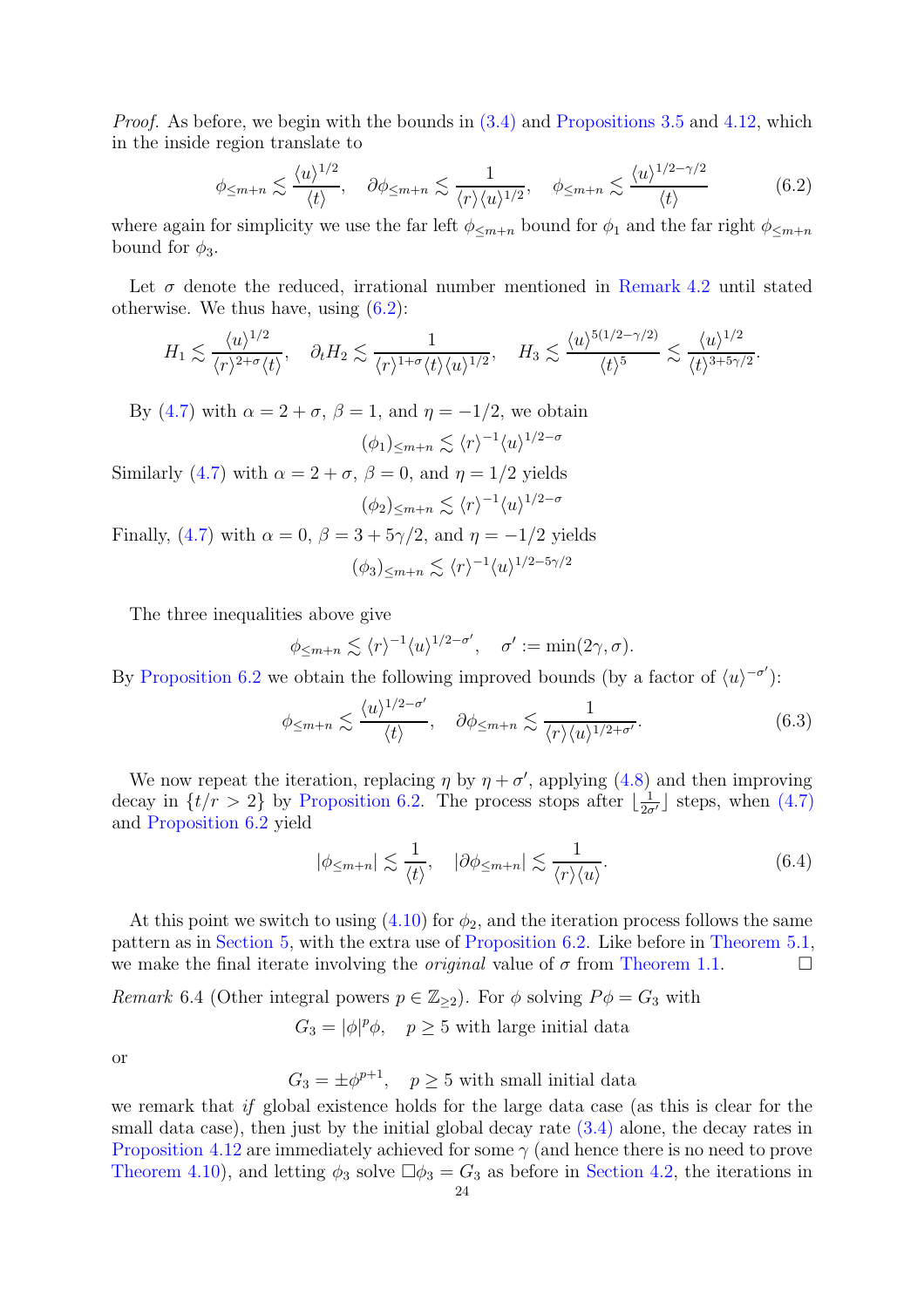[Sections 5](#page-20-0) and [6](#page-22-0) follow nearly verbatim, with the natural modification that in the end we reach the final decay rate

 $(\phi_3)_{\leq m+n} \lesssim r^{-1} \langle u \rangle^{-(p-1)}, \quad \text{for } u < -1, \quad (\phi_3)_{\leq m+n} \lesssim v^{-1} \langle u \rangle^{-(p-1)}, \quad \text{for } u > 1.$ Thus

 $\phi_{\leq m} \lesssim \langle v \rangle^{-1} \langle u \rangle^{-\min\{1+\sigma,p-1\}}$ 

For  $\phi$  solving  $P\phi = G_3$  with

$$
G_3 = |\phi|^2 \phi
$$

with *large initial data*, we remark here that if global existence holds and if [Proposition 4.12](#page-19-0) holds with  $\gamma > 1$ , then the iteration also follows [Sections 5](#page-20-0) and [6](#page-22-0) nearly verbatim, and we reach the final decay rates

$$
(\phi_3)_{\leq m+n} \lesssim r^{-1} \langle u \rangle^{-1} \text{ for } u < -1, \qquad (\phi_3)_{\leq m+n} \lesssim v^{-1} \langle u \rangle^{-1} \text{ for } u > 1
$$

and thus

$$
\phi_{\leq m} \lesssim \langle v \rangle^{-1} \langle u \rangle^{-1}.
$$

Similarly we have global existence for  $P\phi = \pm \phi^3$  with small initial data, and if we had [Proposition 4.12](#page-19-0) with  $\gamma > 1$  then this remark holds as well.

For  $\phi$  solving  $P\phi = G_3$  with

 $G_3 = \pm \phi^4$ 

with small initial data, if we had [Proposition 4.12](#page-19-0) with  $\gamma > 1/2$  then after setting  $\Box \phi_3 =$  $G_3$  in [Section 4.2,](#page-12-3) the iterations in [Sections 5](#page-20-0) and [6](#page-22-0) also hold nearly verbatim and we reach

$$
(\phi_3)_{\leq m+n} \lesssim \langle v \rangle^{-1} \langle u \rangle^{-2}.
$$

thus

$$
\phi_{\leq m} \lesssim \langle v \rangle^{-1} \langle u \rangle^{-\min\{1+\sigma,2\}}.
$$

#### **REFERENCES**

- <span id="page-24-6"></span>[1] Y. Angelopoulos, S. Aretakis, and D. Gajic: Late-time asymptotics for the wave equation on spherically symmetric stationary backgrounds, Advances in Mathematics 323 (2018), 529–621.
- <span id="page-24-7"></span>[2] Y. Angelopoulos, S. Aretakis, and D. Gajic: Late-time asymptotics for the wave equation on extremal Reissner-Nordström backgrounds, Adv. Math. 375 (2020), 107363, 139 pp.
- <span id="page-24-2"></span>[3] Y. Angelopoulos, S. Aretakis, and D. Gajic: Late-time tails and mode coupling of linear waves on Kerr spacetimes, [arXiv:2102.11884](http://arxiv.org/abs/2102.11884).
- <span id="page-24-3"></span>[4] Serge Alinhac: On the Morawetz-Keel-Smith-Sogge inequality for the wave equation on a curved background. Publ. Res. Inst. Math. Sci. 42(3) (2006), 705-720
- <span id="page-24-9"></span>[5] F. Asakura: Existence of a global solution to a semi-linear wave equation with slowly decreasing initial data in three space dimenstions, Comm. Part. Diff. Eq.,  $13$  (11) (1986), 1459–1487.
- <span id="page-24-0"></span>[6] H. Bahouri and J. Shatah: Decay estimates for the critical semilinear wave equation, Ann. Inst. H. Poincareé Anal. Non Linéaire 15 (1998), 783–789.
- <span id="page-24-1"></span>[7] R. Bieli and N. Szpak: Global pointwise decay estimates for defocusing radial nonlinear wave equations, Comm. Partial Differential Equations 36 (2011), no. 2, 205–215.
- <span id="page-24-5"></span>[8] R. Booth, H. Christianson, J. Metcalfe, and J. Perry: Localized Energy for Wave Equations with Degenerate Trapping. Math. Res. Lett. 26 (2019), 991–1025.
- <span id="page-24-8"></span>[9] N. Szpak, P. Bizon, T. Chmaj, A. Rostworowski: Linear and nonlinear tails II: Exact decay rates in spherical symmetry. J. Hyper. Diff. Equa. 6 (2009) 107-125.
- <span id="page-24-4"></span>[10] J.F. Bony and D. Häfner: The semilinear wave equation on asymptotically Euclidean manifolds, Comm. Partial Differential Equations 35 (2010), 23–67.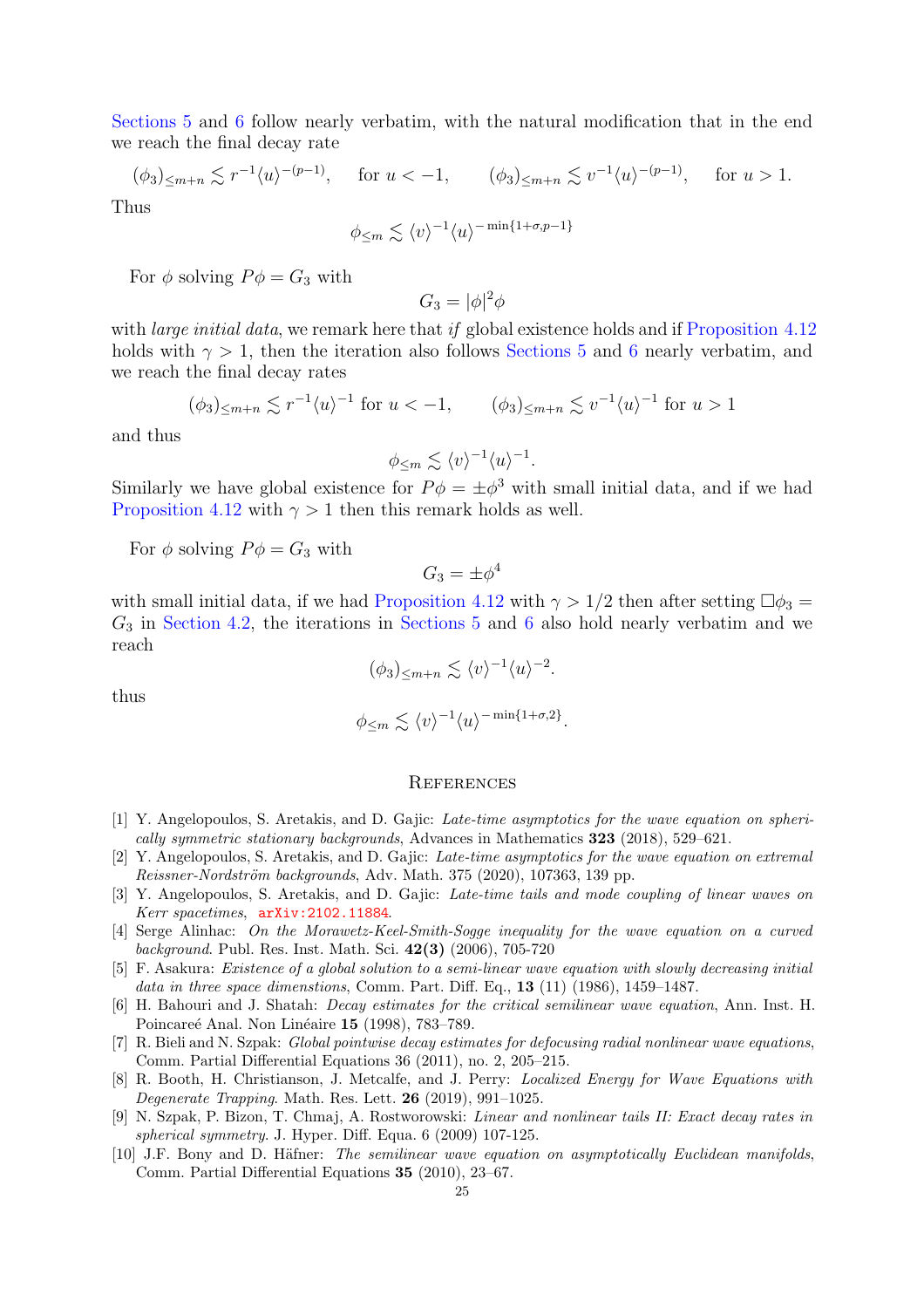- <span id="page-25-14"></span>[11] N. Burq. Global Strichartz estimates for nontrapping geometries: about an article by H. F. Smith and C. D. Sogge: "Global Strichartz estimates for nontrapping perturbations of the Laplacian" [Comm. Partial Differential Equation 25 (2000), no. 11-12 2171–2183; MR1789924 (2001j:35180)]. Comm. Partial Differential Equations, 28(9-10):1675–1683, 2003.
- <span id="page-25-16"></span>[12] H. Christianson: Dispersive estimates for manifolds with one trapped orbit, Comm. Partial Differential Equations 33 (2008), 1147–1174.
- <span id="page-25-21"></span>[13] M. Dafermos and I. Rodnianski. A new physical-space approach to decay for the wave equation with applications to black hole spacetimes. XVIth International Congress on Mathematical Physics, 421?432. World Sci. Publ., Hackensack, NJ, 2010.
- <span id="page-25-5"></span><span id="page-25-3"></span>[14] R. Donninger, W. Schlag, and A. Soffer: On pointwise decay of linear waves on a Schwarzschild black hole background, Comm. Math. Phys.,  $309$ ,  $(2012)$ ,  $51-86$ .
- [15] V. Georgiev, H. Lindblad, C. Sogge: Weighted Strichartz estimates and global existence for semilinear wave equations, Amer. J. Math. 119 (1997), no. 6, 1291–1319.
- <span id="page-25-17"></span><span id="page-25-1"></span>[16] M. Grillakis: Regularity and Asymptotic Behavior of the Wave Equation with a Critical Nonlinearity. Annals of Math. 132, 3, 1990, 485-509.
- <span id="page-25-4"></span>[17] P. Hintz: A sharp version of Price's law for wave decay on asymptotically flat spacetimes. Communications in Mathematical Physics, 389, 491–542, 2022.
- [18] F. John: Blow-up of solutions of nonlinear wave equations in three space dimensions , Manuscripta Math. 28 (1979), no. 1-3, 235–268.
- <span id="page-25-2"></span>[19] K. Jörgens: Das Anfangswertproblem im Grossen fur eine Klasse nichtlinearer Wellengleichungen, Math. Z. 77 (1961), 295–308
- <span id="page-25-6"></span>[20] P. Hintz: A sharp version of Price's law for wave decay on asymptotically flat spacetimes. Communications in Mathematical Physics 389:491–542, 2022.
- <span id="page-25-10"></span>[21] C. E. Kenig, G. Ponce, L. Vega: On the Zakharov and Zakharov-Schulman systems, J. Funct. Anal. 127 (1995), 204–234.
- <span id="page-25-11"></span>[22] M. Keel, H. Smith, C. D. Sogge: Almost global existence for some semilinear wave equations, Dedicated to the memory of Thomas H. Wolff. J. Anal. Math. 87 (2002), 265–279.
- [23] H. Lindblad and I. Rodnianski: Global Existence for the Einstein Vacuum Equations in Wave Coordinates. Comm. Math. Phys. 256 (2005), 43–110.
- <span id="page-25-24"></span>[24] H. Lindblad and M. Tohaneanu Global existence for quasilinear wave equations close to Schwarzschild, Comm. PDE. 43 (2018), 6, 893-944.
- <span id="page-25-18"></span>[25] H. Lindblad and M. Tohaneanu: A local energy estimate for wave equations on metrics asymptotically close to Kerr, Ann. Henri Poincare 21 (2020), no. 11, 3659-3726.
- <span id="page-25-23"></span><span id="page-25-0"></span>[26] S.-Z. Looi: Pointwise decay for the wave equation on nonstationary spacetimes, preprint.
- <span id="page-25-20"></span>[27] S.-Z. Looi: Global existence and pointwise decay for some nonlinear wave equations, preprint.
- [28] S.-Z. Looi and M. Tohaneanu Scattering for critical wave equations with variable coefficients, Proceedings of the Edinburgh Mathematical Society, 1-19. doi:10.1017/S0013091521000158.
- <span id="page-25-25"></span><span id="page-25-22"></span>[29] S.-Z. Looi and M. Tohaneanu Global existence and pointwise decay for the null condition, preprint, [arXiv:2204.03626](http://arxiv.org/abs/2204.03626).
- [30] Jonathan Luk and Sung-Jin Oh, Late time tail of waves on dynamic asymptotically flat spacetimes of odd space dimensions, in preparation.
- <span id="page-25-9"></span>[31] C. Morawetz: *Time decay for the nonlinear Klein-Gordon equations.* Proc. Roy. Soc. Ser. A. 306 (1968), 291–296.
- <span id="page-25-19"></span>[32] K. Morgan and J. Wunsch: Generalized Price's law on fractional-order asymptotically flat stationary spacetimes, Mathematical Research Letters. To appear.
- <span id="page-25-8"></span>[33] J. Metcalfe and D. Tataru. Global parametrices and dispersive estimates for variable coefficient wave equations. Math. Ann. 353 (2012), 4, 1183-1237.
- <span id="page-25-13"></span>[34] J. Metcalfe and D. Tataru. Decay estimates for variable coefficient wave equations in exterior domains, Advances in Phase Space Analysis of Partial Differential Equations, 201-216.
- <span id="page-25-12"></span>[35] J. Metcalfe and C. Sogge: Long-time existence of quasilinear wave equations exterior to star-shaped obstacles via energy methods. SIAM J. Math. Anal.  $38(1)(2006)$ , 188-209 (electronic)
- <span id="page-25-15"></span>[36] J. Metcalfe, J. Sterbenz, and D. Tataru: Local energy decay for scalar fields on time dependent non-trapping backgrounds, Amer. J. Math. 142 (2020), no. 3, 821?883.
- <span id="page-25-7"></span>[37] J. Metcalfe, D. Tataru, and M. Tohaneanu. Price's law for nonstationary spacetimes. Adv. in Math. 230 (2012), 3, 995-1028.
- [38] K. Morgan: The effect of metric behavior at spatial infinity on pointwise wave decay in the asymptotically flat stationary setting, preprint.